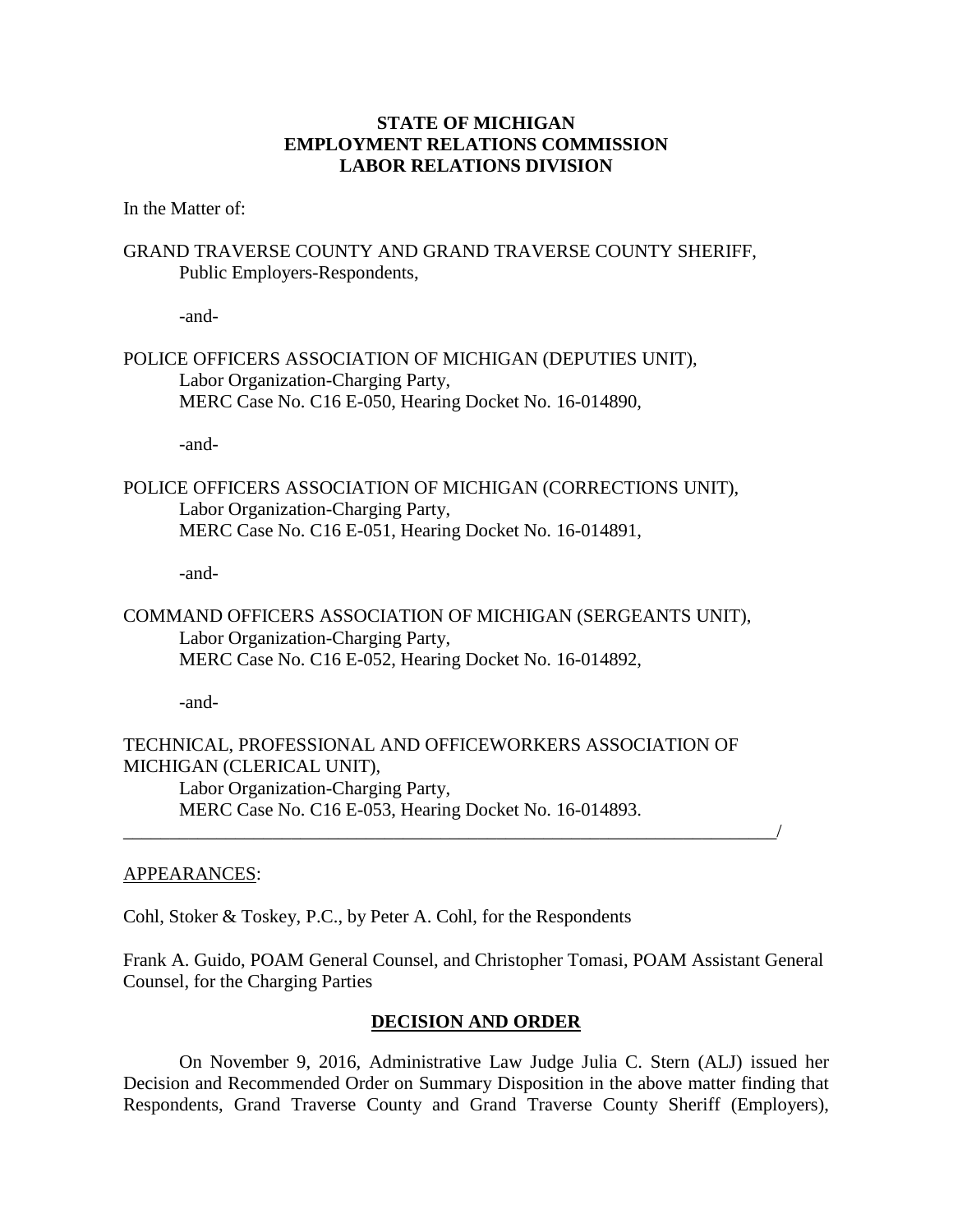violated their duty to bargain under  $\S 10(1)(e)$  of the Public Employment Relations Act (PERA), 1965 PA 379, as amended, MCL 423.210(1)(e). The ALJ concluded that Respondents repudiated terms in their collective bargaining agreements with Charging Parties, Police Officers Association of Michigan, Command Officers Association of Michigan, and Technical, Professional and Officeworkers Association of Michigan (Unions) by changing the health insurance premium share paid by bargaining unit members from 6% to 20%. The ALJ found the contract language to be unambiguous and found no bona fide dispute over contract interpretation. The ALJ's Decision and Recommended Order was served upon the interested parties in accordance with § 16 of PERA.

Respondents filed exceptions and a brief in support of the exceptions to the ALJ's Decision and Recommended Order on November 30, 2016. Charging Parties filed their brief in support of the ALJ's Decision and Recommended Order on December 8, 2016.

In their exceptions, Respondents contend that the ALJ erred when she concluded that by ratifying the respective collective bargaining agreements with Charging Parties, Respondents agreed to choose a compliance option under the Publicly Funded Health Insurance Contribution Act, 2011 PA 152 (Act 152), MCL 15.561-15.569, that was consistent with its contractual obligations to pay 94% of the cost of the health-care plans identified in those collective bargaining agreements. Respondents argue that the ALJ erred when she determined that Respondents voluntarily entered into new collective bargaining agreements with three-year terms in which they agreed to pay 94% of employees' health-care costs. Respondents assert that the ALJ also erred by concluding that Respondents had waived their rights under Act 152 to annually select their compliance option. Respondents further argue that the ALJ erred when she found that this matter is analogous to *Garden City Pub Sch,* 28 MPER 63 (2015), because, unlike the employer in *Garden City*, Respondents assert that they did not bind themselves to one of the options under Act 152. Additionally, Respondents contend that the ALJ erred by assuming the terms of the health-care cost contribution percentage was part of an "intertwined" collective bargaining agreement. They argue that without an "intertwined" agreement a party can unilaterally rescind permissive terms of a collective bargaining agreement without committing an unfair labor practice.

Upon reviewing the record and the exceptions filed by Respondents, we find the exceptions to be without merit.

#### Factual Summary:

The facts in this case are not in dispute. We adopt the findings of fact as set forth in the ALJ's Decision and Recommended Order and will not repeat them here, except as necessary.

The Charging Parties represent four Sheriff's Department bargaining units. The Police Officers Association of Michigan (Deputies Unit) represents a unit of full-time and regular parttime Sheriff's deputies. The Police Officers Association of Michigan (Corrections Unit) represents a unit of full-time and regular part-time corrections officers. The Command Officers Association of Michigan represents a unit of full-time sergeants, and the Technical, Professional and Officeworkers Association of Michigan represents a unit of full-time and regular part-time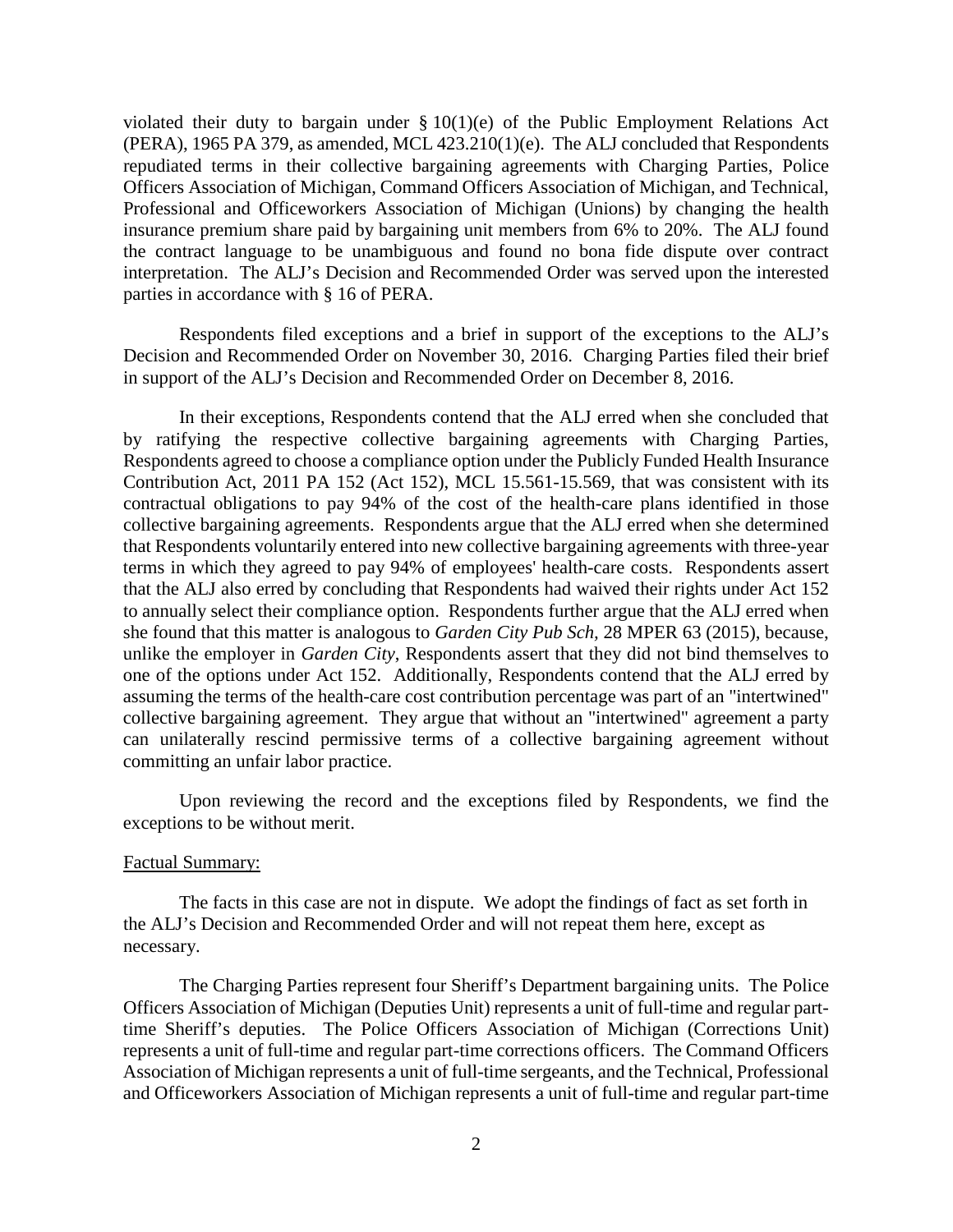clerical employees. Between January 1, 2015, and February 1, 2015, the parties entered into the separate collective bargaining agreements covering each unit. Each collective bargaining agreement extends from January 1, 2015, through December 31, 2017, and contains provisions covering employees' health insurance benefits specifying that the employees "will be required to contribute 6% of the premium share of the base plan." Each collective bargaining agreement also provides that "the \$250/\$500 deductible plan," described in an appendix to each contract, will remain as the County's base plan. None of the four collective bargaining agreements between Respondents and Charging Parties expressly refer to Act 152 or Respondents' responsibilities under that Act.

Act 152 became effective September 27, 2011. It was enacted to limit public employers' expenditures for employee medical benefit plans. Section 3 of Act 152, MCL 15.563, sets specific dollar limits, referred to as "hard caps," on the amounts public employers can pay for employee medical benefit plans, commencing with medical benefit plan coverage years beginning on or after January 1, 2012. Upon a majority vote of its governing body prior to the beginning of the benefit plan year, a public employer may comply with the requirements of § 4 of Act 152 instead of § 3. Section 4, MCL 15.564, limits a public employer's share of healthcare costs to 80% of the total annual costs of all of the medical benefit plans it offers for that plan year. Pursuant to § 5 of Act 152, MCL 15.565, after September 27, 2011, collective bargaining agreements are prohibited from containing terms inconsistent with the requirements of §§ 3 and 4 of Act 152. Under § 8 of Act 152, a local unit of government may exempt itself from the requirements of Act 152 by a two-thirds vote of its governing body prior to the beginning of the benefit plan year, MCL 15.568.

According to Respondents, since 2011, the Employers have made an annual choice as to their cost sharing option under Act 152. Respondents have never negotiated the choice of cost sharing options nor have they included that choice in any of the collective bargaining agreements.

On April 27, 2016, Respondents passed a resolution switching from the hard cap option to the 80% employer share option for the 2017 medical benefit plan year. On April 27, 2016, the Grand Traverse County Board of Commissioners also voted to adopt an employee health insurance cost sharing plan requiring employees to contribute 20% of total health insurance premium costs.<sup>[1](#page-2-0)</sup> According to an April 20, 2016 memo to County employees and elected officials from County Administrator Todd Menzel, the increase in the employees' share of

<span id="page-2-0"></span> $\frac{1}{1}$ <sup>1</sup> Respondents also had collective bargaining agreements covering five other bargaining units of their employees. Those units were represented by the Teamsters Local 214. The collective bargaining agreements between Respondents and the Teamsters' bargaining units also provided that the employees would pay 6% of the health insurance premium costs. The April 27, 2016 actions taken by the Grand Traverse County Board of Commissioners to adopt an employee health insurance cost sharing plan requiring employees to contribute 20% of total health insurance premium costs was also applied to those bargaining units. Teamsters Local 214 filed unfair labor practice charges against Respondents on November 9, 2016. Finding that the charges were not filed within the six-month statute of limitations period contained in  $\S$  16(a) of PERA, the ALJ recommended that the Teamsters' charges be dismissed. The Commission adopted the ALJ's decision and recommend order in that matter when no exceptions were filed. See *Grand Traverse Co*, 30 MPER 68 (2017).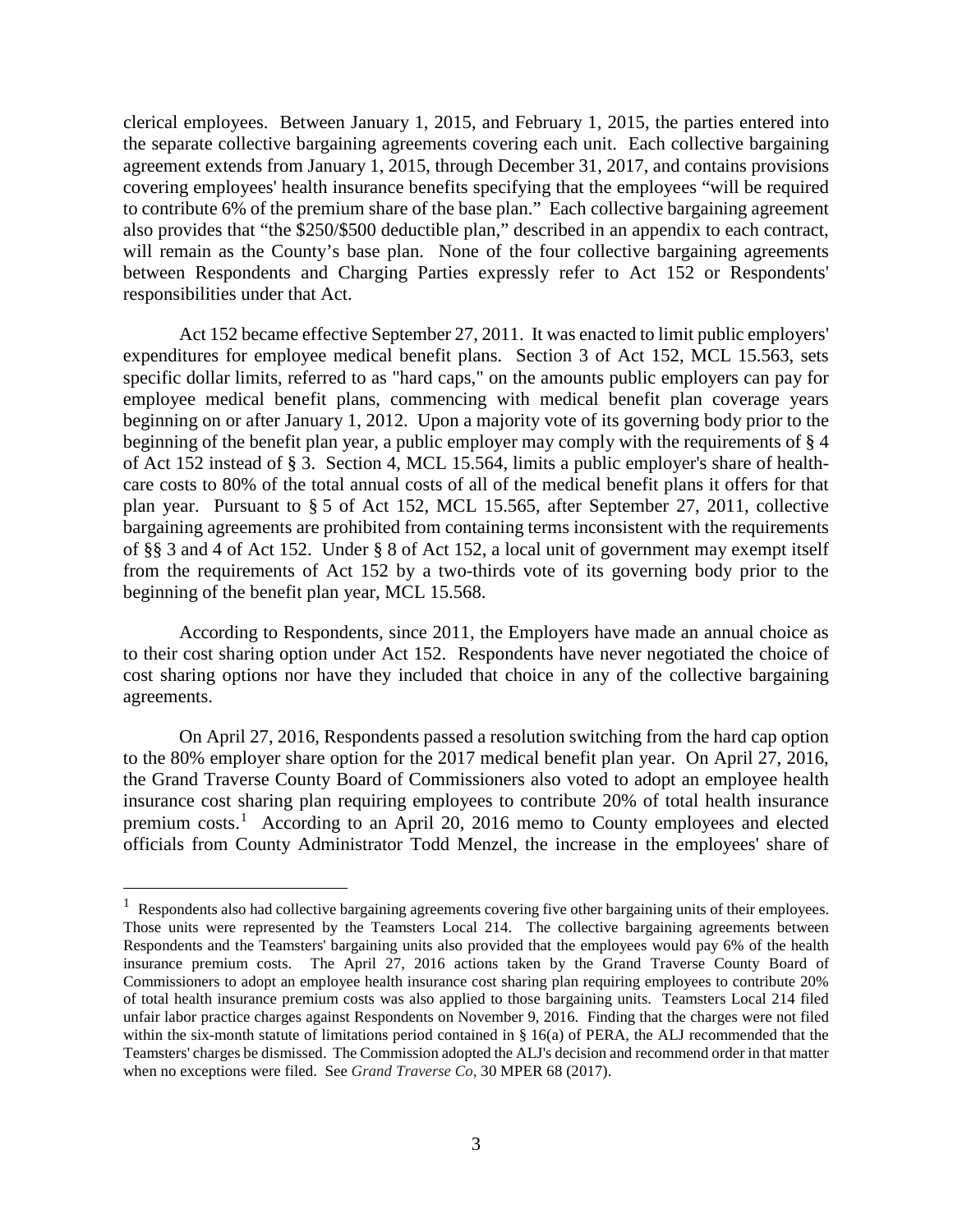health insurance premium costs would result in a change from a monthly premium of \$24.54 for a single individual to \$81.79, and from \$58.89 for two people to \$196.30. For a family, the monthly premium would rise from \$73.61 to \$245.38. Respondents also offered employees a second plan, which would raise the in-network deductible for an individual from \$250 to \$1300 and would raise the deductible for a family from \$500 to \$2600. Under the second plan, the monthly premium would go up to \$65.84 for a single individual, to \$158.02 for two people, and to \$197.53 for family. With the second plan, Respondents would also set up health savings accounts to which employees could contribute money to use to pay the deductible, copayments, and coinsurance.

#### Discussion and Conclusions of Law:

#### Midterm Modification of a Mandatory Subject of Bargaining

Health insurance benefits are mandatory subjects of bargaining. *St Clair Intermediate Sch Dist v Intermediate Ed Ass'n/Michigan Ed Ass'n*, 458 Mich 540, 551 (1998); *Port Huron Ed Ass'n v Port Huron Area Sch Dist,* 452 Mich 309, 317, n. 12, (1996). During the term of a collective bargaining agreement covering mandatory subjects of bargaining, such as health insurance benefits, both parties are bound by the terms of that agreement unless and until they reach an agreement to modify its terms. See *36th Dist Court,* 21 MPER 19 (2008), aff'd *36th Dist Court v Michigan AFSCME Council,* unpublished opinion per curiam of the Court of Appeals, issued September 29, 2009 (Docket No. 285123). In *36th Dist Court*, the Commission stated:

PERA prohibits a mid-term modification of a mandatory subject of bargaining without the agreement of both parties. See *St Clair Intermediate Sch Dist v Intermediate Ed Ass'n/Michigan Ed Ass'n*, 458 Mich 540, 552-567, 581 NW2d 707, 714-721 (1998). Since the parties were operating under an existing collective bargaining agreement, the Union had no duty to bargain or to demand bargaining over a change to that agreement proposed by the Employer. . . . As we stated in *Detroit Bd of Ed*, 2000 MERC Lab Op 375, 377, "Members of the unit had a right to rely upon the terms and conditions set forth in the contract and to expect that they would continue unchanged." Because the Employer sought a mid-term modification, the Union was not required to agree to bargain on that issue. Instead, the Employer was obligated to secure the Union's consent before imposing its desired change.

If a union charges a public employer with making a unilateral change to a mandatory subject of bargaining during the term of the parties' collective bargaining agreement, the Commission must determine whether that change constitutes a repudiation of the contract. Repudiation occurs when the contract breach is substantial, and there is no good faith dispute over the interpretation of the collective bargaining agreement. See e.g., *Oakland Univ*, 23 MPER 86 (2010); *Goodrich Area Sch*, 22 MPER 103 (2009). In this case, Respondents have increased the employee's share of health insurance costs from 6% to 20%. That increase is substantial. A good faith dispute over contract interpretation exists where the provisions of the collective bargaining agreement may reasonably be relied on for the actions taken by the parties. *City of Pontiac*, 26 MPER 30 (2012); *City of Royal Oak*, 23 MPER 107 (2010). We find no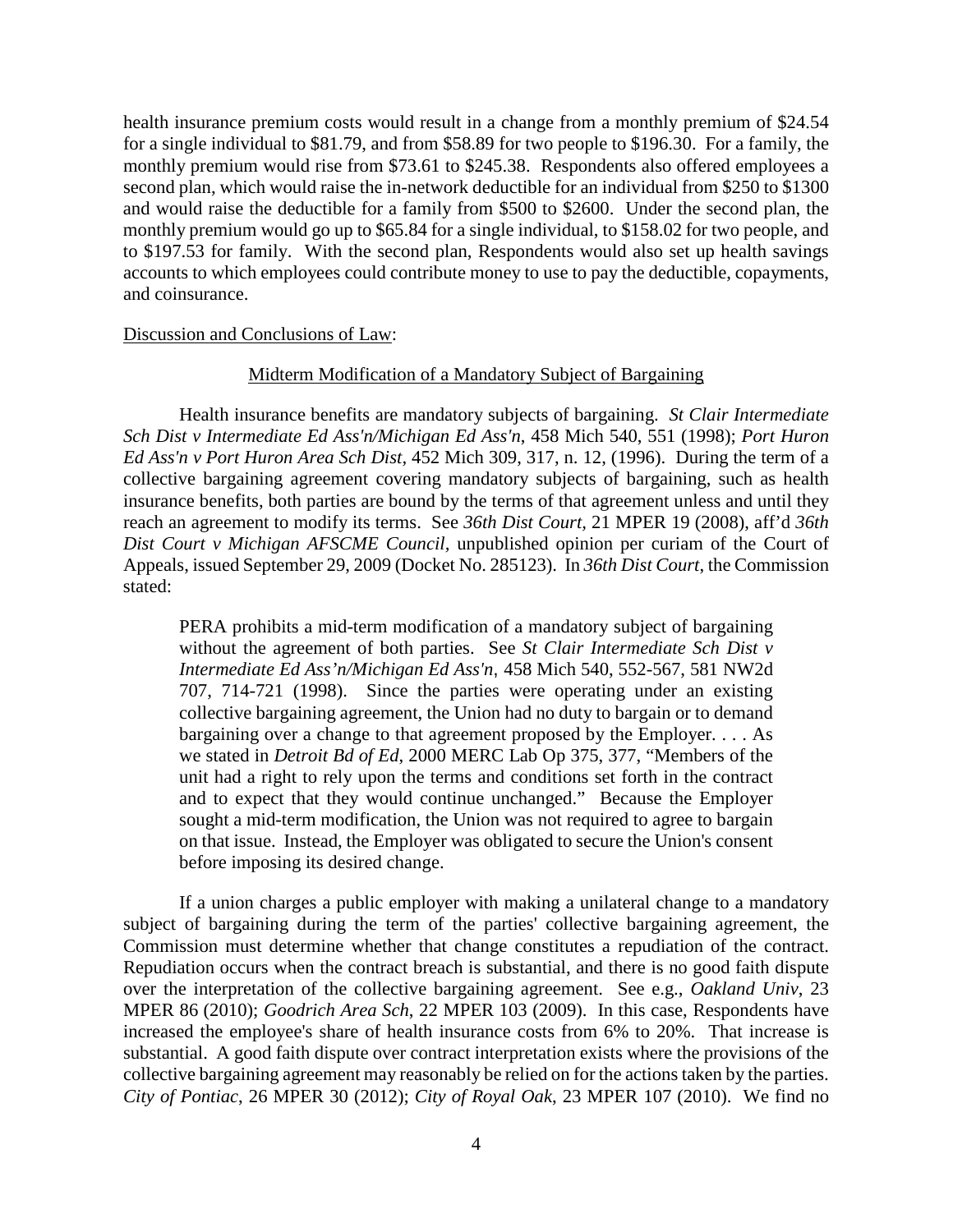ambiguity in the language of the collective bargaining agreement with respect to the sharing of medical benefit plan costs. Moreover, Respondents fail to point to any language in the collective bargaining agreements that would support their contention that they may lawfully change the amount of health insurance costs that the Employers and the employees must each pay. Therefore, there is no basis to find that the dispute between the parties resulting from Respondents' change in the amount of health insurance costs to be paid by the employees is a good faith dispute over contract interpretation.

Respondents argue that the ALJ erred by concluding that this matter is analogous to *Garden City Pub Sch,* 28 MPER 63 (2015). In *Garden City*, we found that the employer had breached its duty to bargain when it unilaterally implemented substantial changes in employee health insurance coverage and health-care cost sharing during the term of the collective bargaining agreement. Respondents contend that the matters are distinguishable because in this matter, unlike *Garden City*, the parties' collective bargaining agreements do not specify the Act 152 cost sharing option that the Employers will use. However, in this case, as in *Garden City*, the parties negotiated and reached agreements on a specific health insurance plan and on the amount of the health-care costs that the Employers and employees would each pay. The parties are bound by the terms of their agreements for the duration of those agreements, unless both parties agree to modify the agreements. See *St Clair Intermediate Sch Dist v Intermediate Ed Assn/Michigan Ed Ass'n*, 458 Mich 540, 551 (1998); *36th Dist Court,* 21 MPER 19 (2008). In this matter and in *Garden City Pub Sch*, 28 MPER 63 (2015)*,* the employers took steps to reduce the amount of their respective contributions to employee medical benefit plan costs prior to the expiration of the collective bargaining agreement. Thus, this case and *Garden City* involve the same issue as the *36th Dist Court* case mentioned earlier – the employer has made a unilateral change in its compliance with its contractual obligations during the term of the collective bargaining agreement. That unilateral change in each of the four cases before us is a breach of Respondents' duty to bargain under  $\S$  10(1)(e) of PERA.

# Public Employer Obligations under Act 152 and PERA

As the Commission held in *Decatur Pub Sch*, 27 MPER 41 (2014), it is up to each public employer to determine the Act 152 cost sharing option with which it will comply. We explained in *Garden City* that the choice of options under Act 152 is a permissive subject of bargaining. Thus, a public employer may bargain over its cost sharing options under Act 152, but it is not required to do so. In this case, Respondents did not bargain with the Unions over the choice of cost sharing options under Act 152 with which the Employers would comply.

In the first Court of Appeals decision reviewing a MERC decision on public employers' obligations under both Act 152 and PERA, *Van Buren Co Ed Ass'n v Decatur Pub Sch*, 309 Mich App 630, 641-42 (2015), the Court found no conflict between PERA and Act 152. The Court stated, "PERA requires bargaining on certain subjects, including health insurance benefits. PA 152 does not foreclose bargaining on health insurance benefits." *Id*. In *Shelby Twp v Command Officers Ass'n of Michigan*, unpublished opinion per curiam of the Court of Appeals, issued December 15, 2015 (Docket No. 323491), the Court of Appeals stated:

PERA requires public employees to bargain about wages and conditions of employment. MCL 423.215(1). Health insurance benefits are a mandatory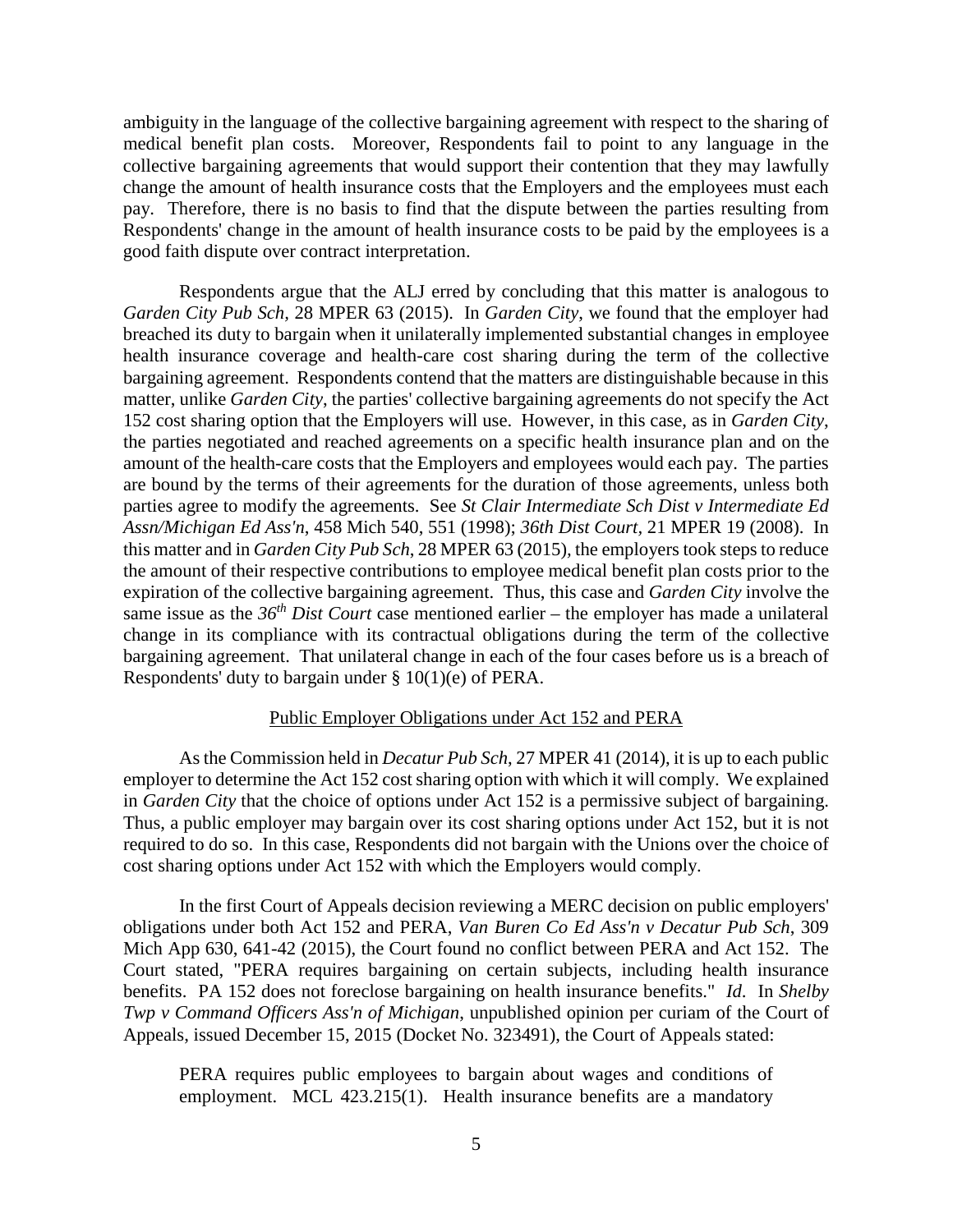subject of bargaining. *Ranta v Eaton Rapids Pub Schs Bd of Ed*, 271 Mich App 261, 270; 721 NW2d 806 (2006). A public employer does not have a duty to bargain about its choice between the "hard cap" and "percentage" options for employee medical plan contributions. *Van Buren Co Ed Ass'n*, 309 Mich App at 643. But *a public employer must bargain about the amount that specific employee groups will pay toward the employees' portion of the contribution*. *Id*. at 645-646 (emphasis added).

It is, therefore, clear that in entering into collective bargaining agreements, public employers must comply with both PERA and Act 152. Whether a public employer negotiates its choice of cost sharing options under Act 152 with the union representing its employees, or chooses not to do so, the public employer's choice of options must be consistent with any agreements it makes with that union to contribute to the employees' health-care costs. Public employers must be cognizant of their obligations under both PERA and Act 152. If a public employer's collective bargaining agreement commitments are not consistent with its choice of cost sharing options under Act 152, that public employer is likely to have violated either PERA or Act 152. Compliance with one statute does not excuse compliance with the other. See *Van Buren Co Ed Ass'n*, 309 Mich App 630, (2015); *Shelby Twp v Command Officers Ass'n of Michigan*, unpublished opinion per curiam of the Court of Appeals, issued December 15, 2015 (Docket No. 323491).

#### Employers' Voluntariness in Entering into the Four Collective Bargaining Agreements

Respondents argue that the ALJ erred by finding that they voluntarily entered into new collective bargaining agreements with three-year terms in which they agreed to pay 94% of employees' health-care costs. Respondents contend that their agreement to pay 94% of employees' health-care costs was carried over from predecessor agreements that were adopted in early 2011, before the enactment and effective date of Act 152. Respondents have offered nothing to establish that they were legally required to carry over the provisions regarding health insurance cost sharing in the predecessor agreements to the successor agreements. In *Ionia Pub Sch*, 28 MPER 58 (2014), the union insisted that provisions in the predecessor agreement automatically carried over to the successor agreement. We explained, "The law does not support the ... assertion that contract provisions contained in an expired contract automatically carry over to the parties' successor agreement, whether those provisions involve mandatory or prohibited subjects of bargaining." However, we went on to explain, "It is not unusual for parties with established bargaining relationships to begin negotiations for a new collective bargaining agreement with the understanding that provisions of the expired contract that are not raised in negotiations will be carried over to the successor agreement." See *Calhoun Intermediate Ed Ass'n MEA/NEA v Calhoun Intermediate Sch Dist*, 314 Mich App 41, 49 n.5 (2016) (Docket No. 323873). See also *Ionia Pub Sch v Ionia Ed Ass'n*, unpublished opinion per curiam of the Court of Appeals, issued May 12, 2016 (Docket No. 321728) slip op at 3, aff'g *Ionia Pub Sch*, 28 MPER 58 (2014). In negotiating a new collective bargaining agreement, the parties have the opportunity to negotiate over mandatory subjects of bargaining, such as the amount of the health-care costs that will be paid by the employer and the amount to be paid by the employees. They may agree to keep provisions from the predecessor agreement, to replace provisions from the predecessor agreement with entirely new language, or to reach some other mutually acceptable agreement on the subject matter related to those provisions. In this case,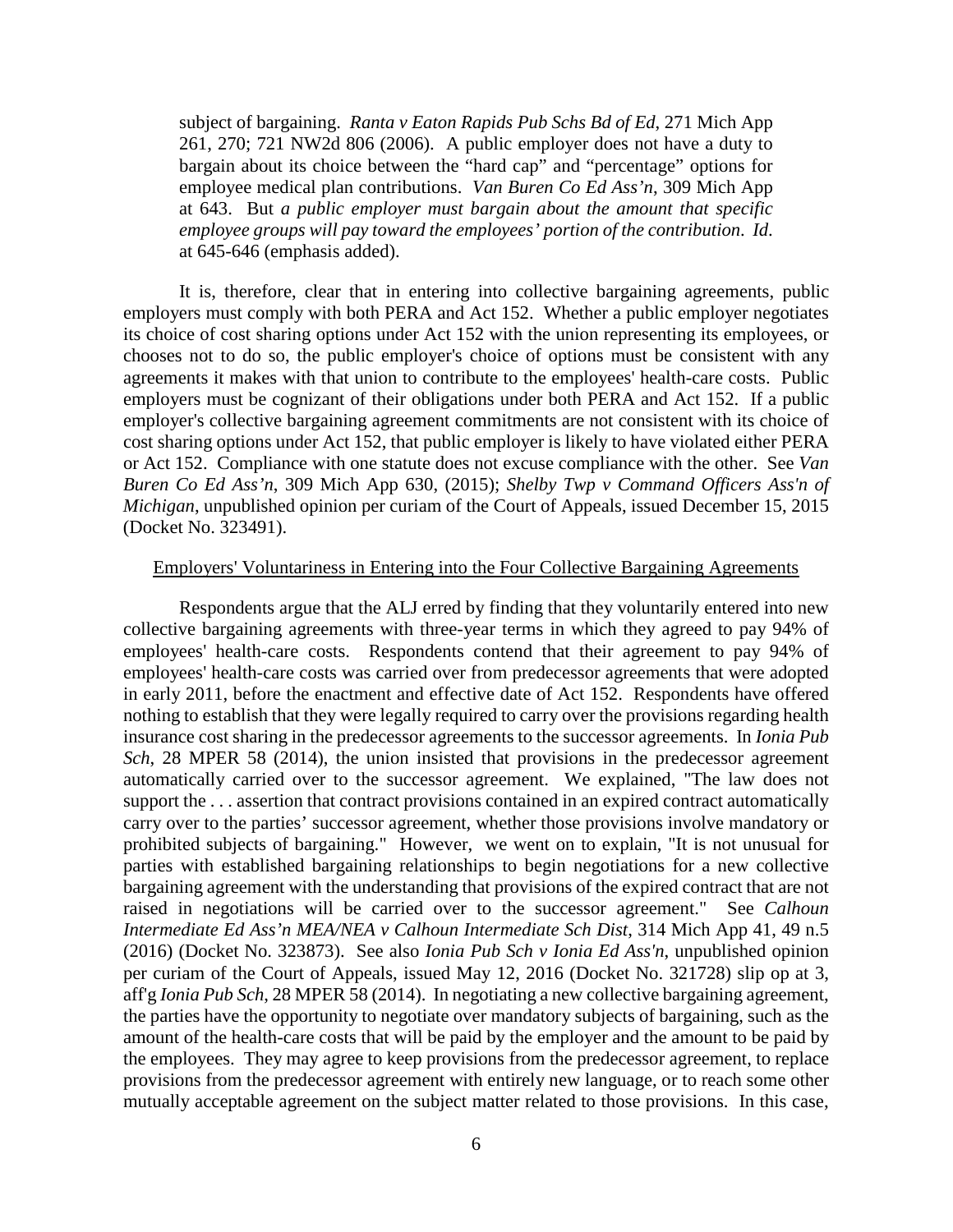it is evident that Respondents agreed that the health-care cost sharing provisions of the predecessor agreements would be carried over into the successor agreements because Respondents authorized the ratification of the four collective bargaining agreements to which they are parties. In the absence of evidence that the Respondents did not have a choice on whether to include the health insurance cost sharing provisions from the predecessor collective bargaining agreements in the successor agreements, we must find that Respondents voluntarily accepted the responsibility of complying with the terms of those health insurance cost sharing provisions. When parties agree to carry over provisions from their predecessor agreement, each party must consider the effect that those provisions are likely to have on their financial and legal obligations throughout the term of the successor agreement.

In early 2015, Respondents entered into the four collective bargaining agreements in which they agreed to pay 94% of medical benefit plan costs for the employees in the four bargaining units represented by Charging Parties. By the time these four collective bargaining agreements were entered into, Act 152 had been in effect for more than three years. At that time, Respondents were undoubtedly aware of their obligations to select and comply with a cost sharing option under Act 152, because the Employers indicate that they had annually selected their choice of Act 152 cost sharing options since 2011. Although Respondents neither negotiated nor made any express agreement about their choice of cost sharing options under Act 152, they were nevertheless required to make a choice consistent with their obligations under the collective bargaining agreements.

#### Respondents' Responsibilities upon Ratification of the Collective Bargaining Agreements

Respondents contend that the ALJ erred by concluding that by ratifying the respective collective bargaining agreements with Charging Parties, they agreed to choose a compliance option under Act 152 that was consistent with their contractual obligations to pay 94% of the cost of the health-care plans identified in those collective bargaining agreements. We disagree. While the choice of cost sharing options under Act 152 is up to the public employer, the public employer must be cognizant of its obligations under both PERA and Act 152.

When a public employer ratifies a collective bargaining agreement in which it commits to paying certain contributions to employee health care costs, that public employer also commits to doing what is necessary for compliance with, or exemption from, Act 152 with respect to the share of employee health-care costs it has agreed to pay. For example, if a public employer promises to pay a specified amount towards employee health-care costs that would require the majority of the public employer's board to agree to the 80% employer share option under § 4 of Act 152, that promise commits the public employer to do what is necessary to pay the agreed upon amount towards employee health-care costs. In that case, doing what is necessary to pay the specified contribution includes securing the vote of a majority of the employer's governing body in favor of the 80% employer share option, for every medical benefit plan year for which that employer has agreed to pay that amount of employee health-care costs. Similarly, if a local unit of government has agreed to contribute to employee health-care costs in an amount in excess of the amounts permitted under § 3 or § 4 of Act 152, that public employer has also committed to ensuring that two-thirds of its governing body will vote for an exemption from the requirements of Act 152 pursuant to § 8 each year for as long as the amount of its agreedupon contribution to employee health-care costs exceeds the amounts permitted by Act 152.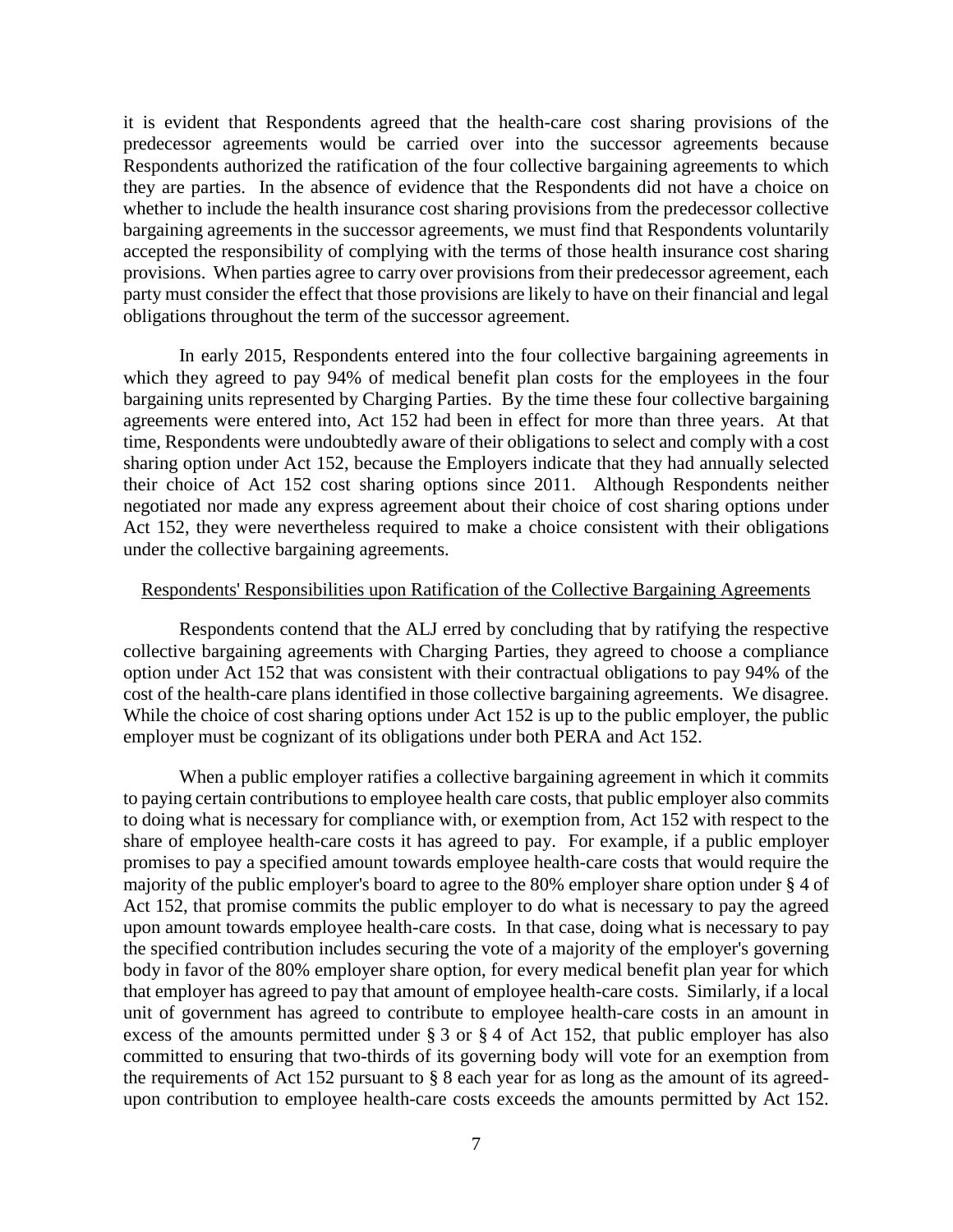See, *Garden City Pub Sch*, 28 MPER 63 (2015). Thus, as the ALJ indicated, when a public employer promises to make a specific contribution to employee health-care costs, that employer is also promising to adopt the cost sharing option under Act 152 that is consistent with the promised contribution.

Respondents argue that the ALJ also erred by concluding that Respondents had waived their rights under Act 152 to annually select their compliance option. We find nothing in the ALJ's decision to indicate that the ALJ reached that conclusion. The ALJ correctly found that the Respondents' waiver argument lacked merit. Respondents retain the right and the responsibility to select a health-care cost sharing option under Act 152. However, as indicated above, the cost sharing option selected by Respondents must comply with their obligations to pay 94% of employee health care costs as required by the collective bargaining agreements with Charging Parties. Since the collective bargaining agreements between Respondents and Charging Parties do not expressly require Respondents to select a particular option under Act 152, Respondents may change their choice of cost sharing options *as long as that choice does not interfere with their ability to meet their obligations under the collective bargaining agreements* to pay 94% of employee health insurance premium costs through the end of 2017. Since Respondents agreed in the collective bargaining agreements with Charging Parties to contribute a specific amount to employee health insurance premium costs, Respondents must continue to make that same contribution for the duration of the collective bargaining agreements. Respondents' obligation to comply with Act 152 does not relieve them of their obligations to pay the agreed upon contributions to employee health care costs. It is up to Respondents to find a way to comply with their obligations under the collective bargaining agreements with Charging Parties *and* to comply with Act 152.

Additionally, Respondents contend that the ALJ erred by assuming the terms of the contribution percentage were part of an "intertwined" collective bargaining agreement. They argue that without an "intertwined" agreement a party can unilaterally rescind permissive terms of a collective bargaining agreement without committing an unfair labor practice. As Respondents have pointed out, the collective bargaining agreements do not contain any language expressly addressing the Employers' choice of cost sharing options under Act 152. However, the agreements contain language regarding health insurance costs, which are mandatory subjects of bargaining. Even in the absence of an express agreement on the Employers' choice of Act 152 cost sharing options, the parties' agreements regarding health insurance costs are necessarily intertwined with the Employers' choice of cost sharing options. As explained above, Act 152 cost sharing options must be consistent with Respondents' agreement to contribute a designated amount towards employee health insurance costs. Respondents must adhere to their obligations under the collective bargaining agreements with respect to the mandatory bargaining subject of health insurance cost sharing. It is up to Respondents to determine which cost sharing option under Act 152 works with their contractual obligations to limit employees' health insurance contributions to 6% of the premium cost.

We have carefully examined all other issues raised by the parties and find they would not change the result. Accordingly, we agree with the ALJ that Respondents breached their duty to bargain in good faith and violated § 10(1)(e) of PERA when they passed a resolution on April 27, 2016, increasing the employee contribution for the base health insurance plan identified in Respondents' collective bargaining agreements with Charging Parties from 6% to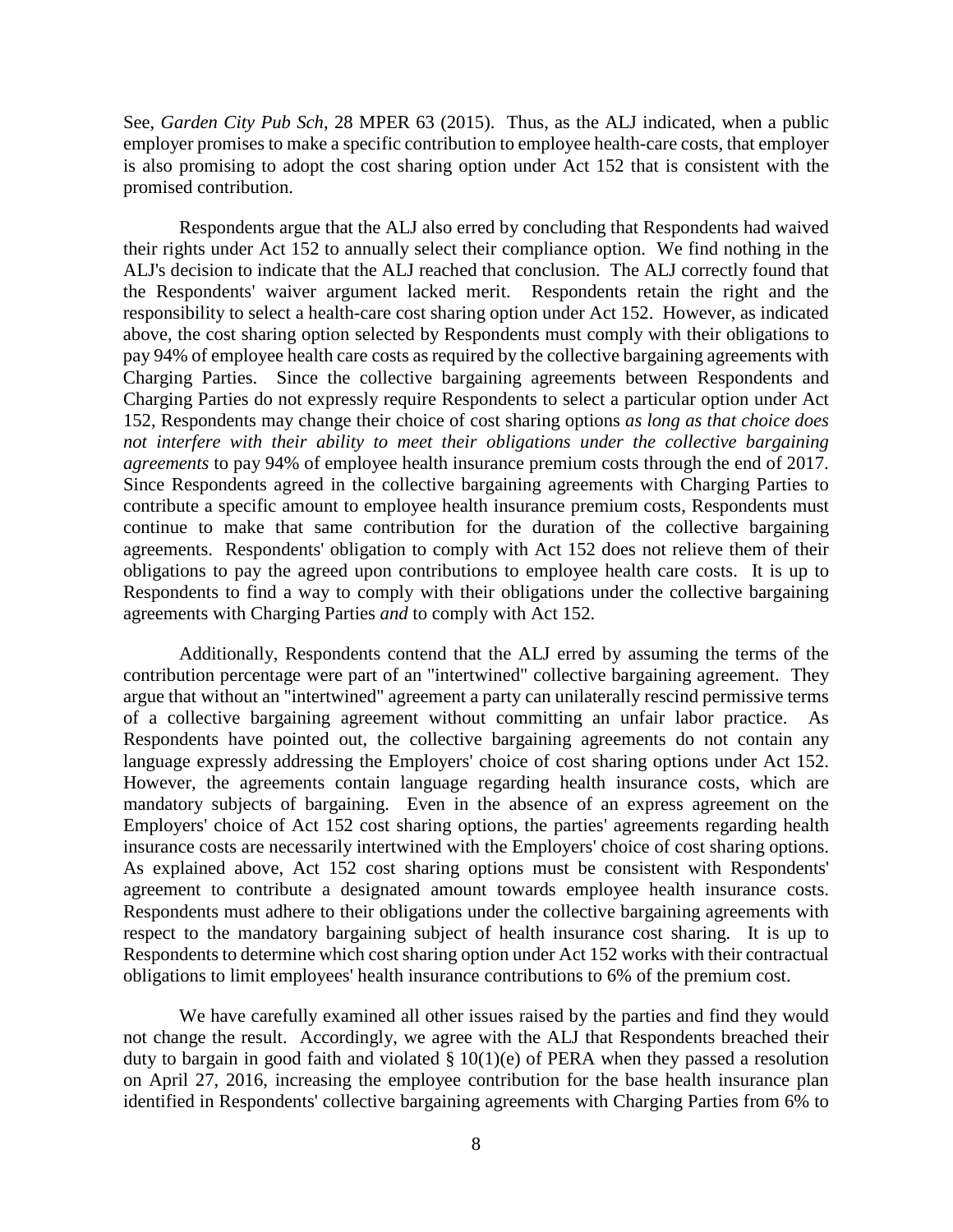20% effective January 1, 2017. We affirm the ALJ's decision. In accordance with the conclusions of law set forth above, in order to remedy Respondents' illegal actions, we issue the following order:

#### **ORDER**

IT IS HEREBY ORDERED that the Order recommended by the Administrative Law Judge shall become the Order of the Commission.

MICHIGAN EMPLOYMENT RELATIONS COMMISSION

/s/ Edward D. Callaghan, Commission Chair

/s/

Robert S. LaBrant, Commission Member

/s/

Natalie P. Yaw, Commission Member

Dated: August 16, 2017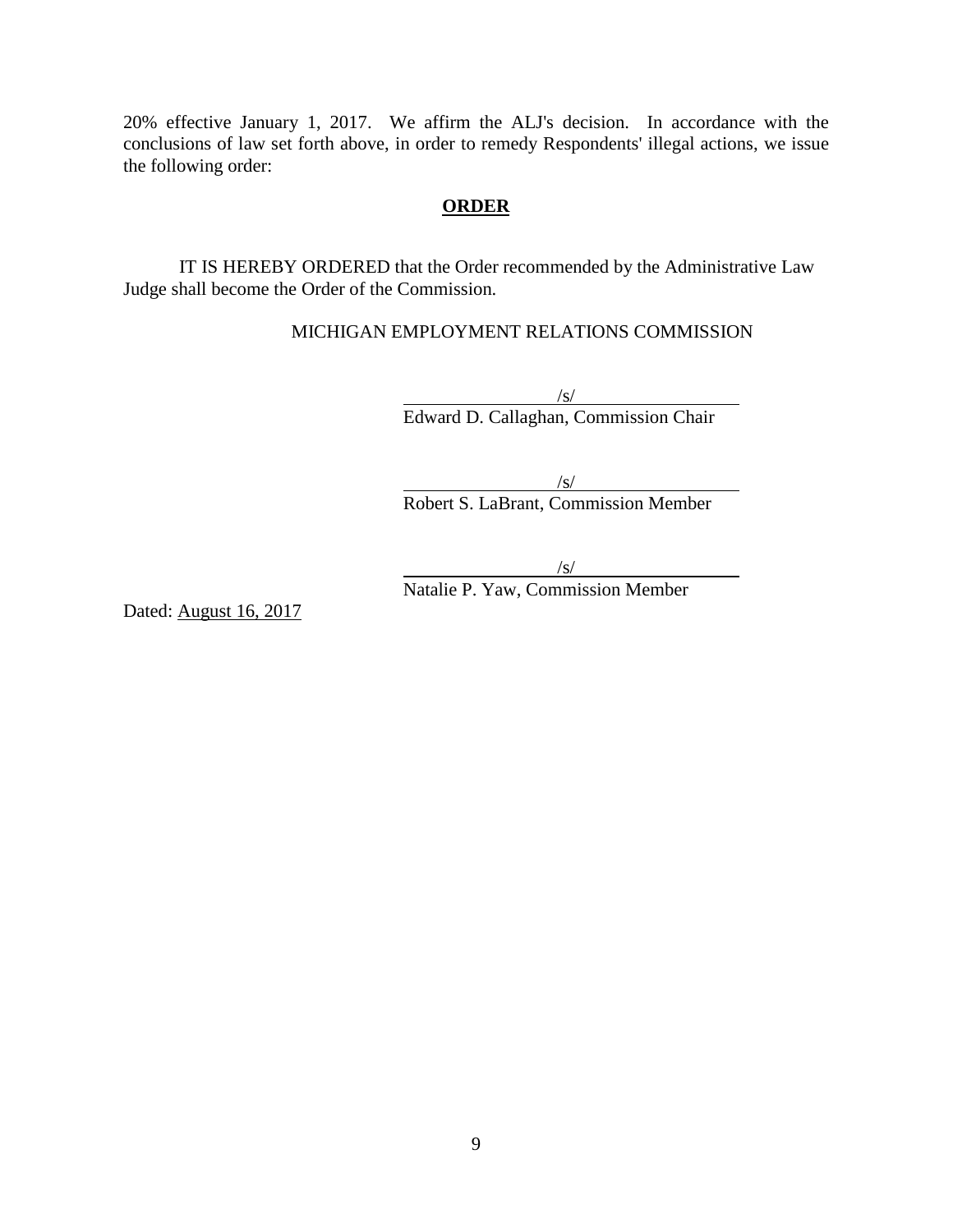# **NOTICE TO EMPLOYEES**

UPON THE FILING OF UNFAIR LABOR PRACTICE CHARGES BY THE POLICE OFFICERS ASSOCIATION OF MICHIGAN, THE COMMAND OFFICERS ASSOCIATION OF MICHIGAN, AND THE TECHNICAL, PROFESSIONAL AND OFFICEWORKERS ASSOCIATION OF MICHIGAN, THE MICHIGAN EMPLOYMENT RELATIONS COMMISSION HAS FOUND **GRAND TRAVERSE COUNTY AND THE GRAND TRAVERSE COUNTY SHERIFF** TO HAVE COMMITTED AN UNFAIR LABOR PRACTICE IN VIOLATION OF THE MICHIGAN PUBLIC EMPLOYMENT RELATIONS ACT (PERA). PURSUANT TO THE TERMS OF THE COMMISSION'S ORDER,

## **WE HEREBY NOTIFY OUR EMPLOYEES THAT:**

**WE WILL NOT** repudiate or unilaterally modify during their terms the 2015- 2017 collective bargaining agreements between Respondents and Charging Parties Police Officers Association of Michigan, Command Officers Association of Michigan, and Technical, Professional and Office Workers Association of Michigan by increasing the employee contribution for the base health insurance plan identified in these agreements from 6% to 20% effective January 1, 2017.

**WE WILL** rescind the announced contribution increase for the remainder of the terms of the above contracts or until an agreement has been reached with Charging Parties to modify their contracts.

**WE WILL,** if the contribution increase has been implemented, make members of Charging Parties' bargaining units whole for the difference between the amounts they were required to pay as a contribution to the cost of their health care plan for 2017 and the amounts they would have paid had Respondents not increased their contributions above 6%, plus interest on the amounts at the statutory rate of five percent per annum, computed quarterly.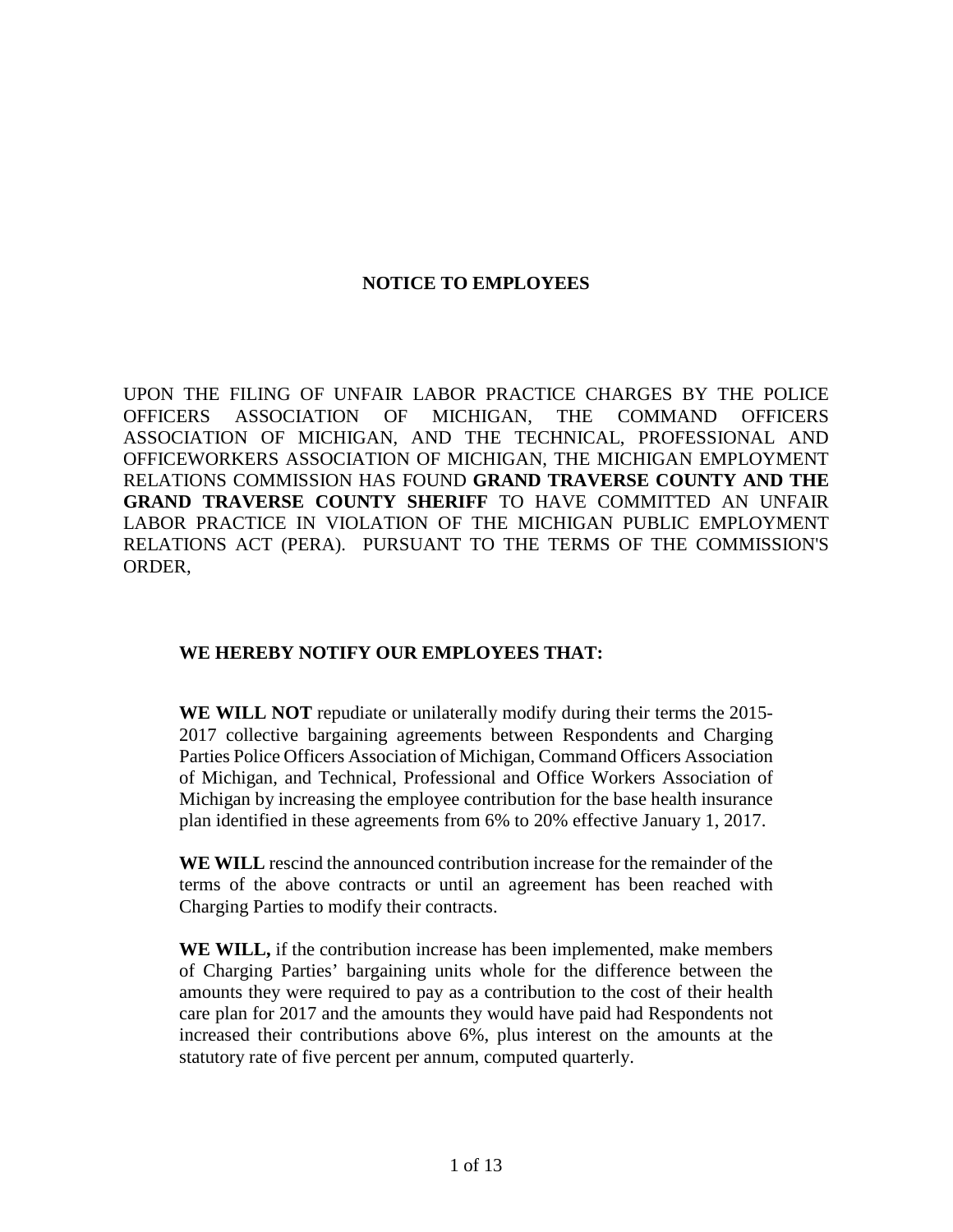As public employers under PERA, we are obligated to bargain in good faith with representatives elected by the majority of our employees with respect to rates of pay, hours of employment or other terms and conditions of employment. This obligation includes the duty to refrain from altering the terms of an existing collective bargaining agreement covering wages, hours or working conditions without the consent of the union.

# **GRAND TRAVERSE COUNTY**

By: \_\_\_\_\_\_\_\_\_\_\_\_\_\_\_\_\_\_\_\_\_\_\_\_\_\_\_

Title: \_\_\_\_\_\_\_\_\_\_\_\_\_\_\_\_\_\_\_\_\_\_\_\_\_\_

Date: \_\_\_\_\_\_\_\_\_\_\_

# **GRAND TRAVERSE COUNTY SHERIFF**

By: \_\_\_\_\_\_\_\_\_\_\_\_\_\_\_\_\_\_\_\_\_\_\_\_\_\_\_

Title: \_\_\_\_\_\_\_\_\_\_\_\_\_\_\_\_\_\_\_\_\_\_\_\_\_\_

Date: \_\_\_\_\_\_\_\_\_\_\_

This notice must be posted for a period of 30 consecutive days and must not be altered, defaced or covered by any material. Any questions concerning this notice or compliance with its provisions may be directed to the office of the Michigan Employment Relations Commission, Cadillac Place, 3026 W. Grand Blvd, Suite 2-750, P.O. Box 02988, Detroit, Michigan 48202. Telephone: (313) 456-3510.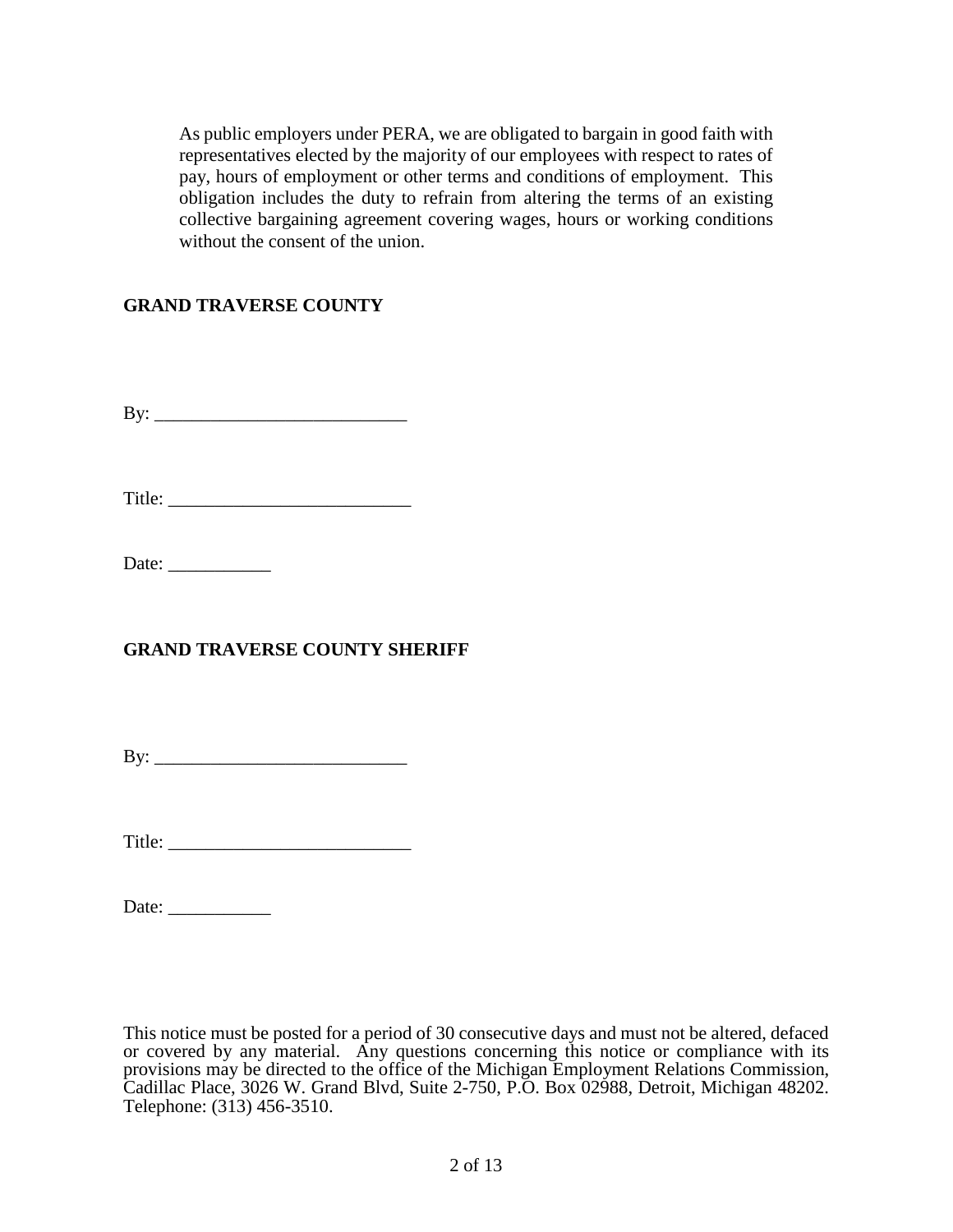# **STATE OF MICHIGAN MICHIGAN ADMINISTRATIVE HEARING SYSTEM MICHIGAN EMPLOYMENT RELATIONS COMMISSION**

In the Matter of:

## GRAND TRAVERSE COUNTY AND GRAND TRAVERSE COUNTY SHERIFF, Public Employers-Respondents,

-and-

POLICE OFFICERS ASSOCIATION OF MICHIGAN (DEPUTIES UNIT), Labor Organization-Charging Party in Case No. C16 E-050/16-014890-MERC,

-and-

POLICE OFFICERS ASSOCIATION OF MICHIGAN (CORRECTIONS UNIT), Labor Organization-Charging Party in Case No. C16 E-051/16-014891-MERC,

-and-

COMMAND OFFICERS ASSOCIATION OF MICHIGAN (SERGEANTS UNIT), Labor Organization-Charging Party in Case No. C16 E-052/16-014892-MERC,

-and-

# TECHNICAL, PROFESSIONAL AND OFFICEWORKERS ASSOCIATION OF MICHIGAN (CLERICAL UNIT), Labor Organization-Charging Party in Case No. C16 E-053/16-014893-MERC.

\_\_\_\_\_\_\_\_\_\_\_\_\_\_\_\_\_\_\_\_\_\_\_\_\_\_\_\_\_\_\_\_\_\_\_\_\_\_\_\_\_\_\_\_\_\_\_\_\_\_\_\_\_\_\_\_\_\_\_\_\_\_\_\_\_\_\_\_\_\_/

APPEARANCES:

Cohl, Stoker & Toskey, P.C., by Peter A. Cohl, for the Respondents

Frank A. Guido, POAM General Counsel, and Christopher Tomasi, POAM Assistant General Counsel, for the Charging Parties

# **DECISION AND RECOMMENDED ORDER OF ADMINISTRATIVE LAW JUDGE ON SUMMARY DISPOSITION**

On May 20, 2016, the Police Officers Association of Michigan, the Command Officers Association of Michigan, and the Technical Professional and Officeworkers Association of Michigan, three affiliated labor organizations, filed the above unfair labor practice charges with the Michigan Employment Relations Commission (the Commission) against Grand Traverse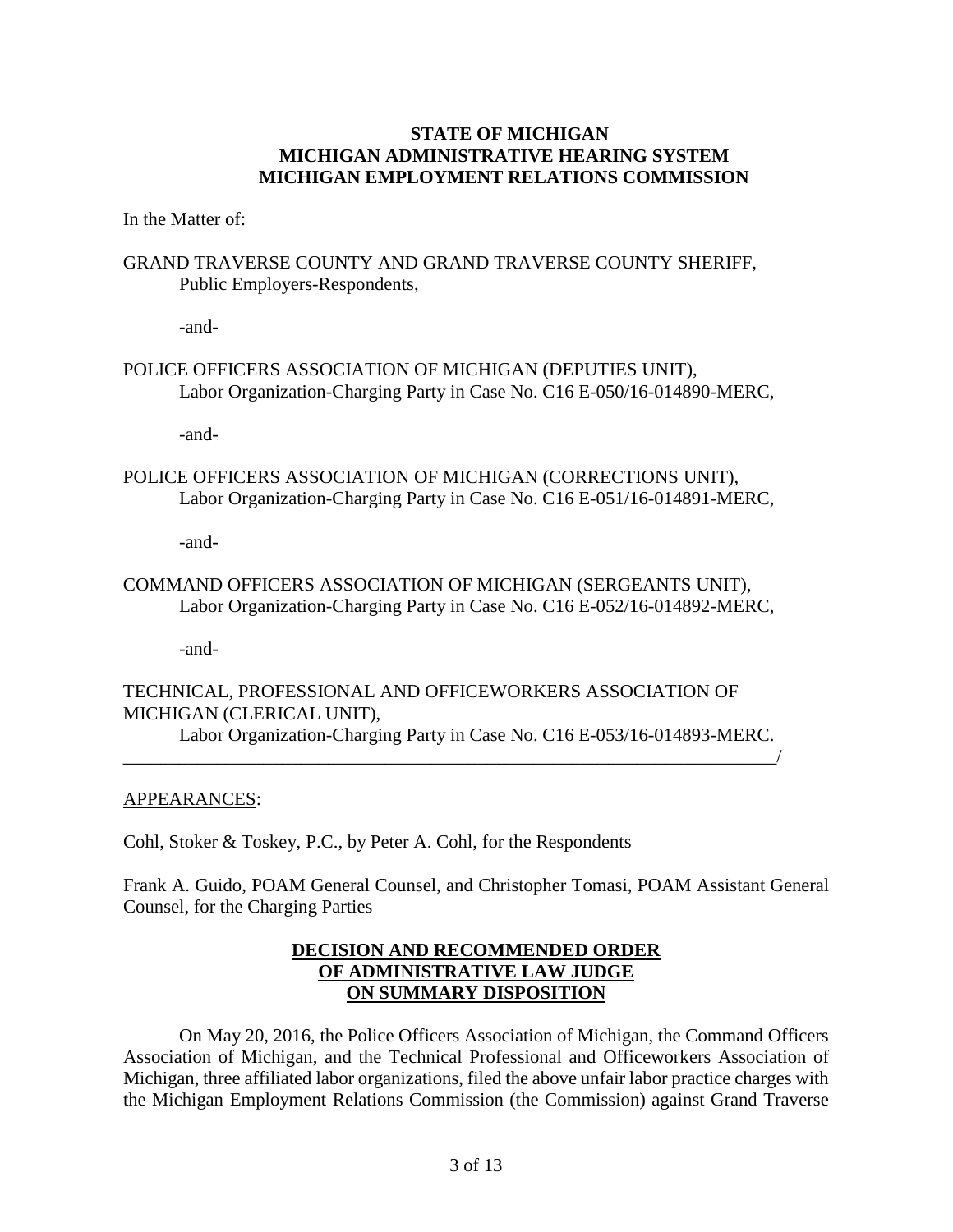County and the Grand Traverse County Sheriff (Respondents) pursuant to Section 10 of the Public Employment Relations Act (PERA), 1965 PA 379, as amended, MCL 423.210. Pursuant to Section 16 of PERA, the charge was assigned to Julia C. Stern, Administrative Law Judge (ALJ) for the Michigan Administrative Hearing System. Based on facts set forth in the charge and in the pleadings and not in dispute, I make the following conclusions of law and recommend that the Commission issue the following order.

## The Unfair Labor Practice Charges:

The Charging Parties represent four separate bargaining units of employees of Grand Traverse County and the Grand Traverse County Sheriff. The four units consist of a unit of fulltime and regular part-time Sheriff's deputies, a unit of full-time and regular part-time corrections officers in the Grand Traverse County Jail, a unit of full-time sergeants, and a unit of full-time and regular part-time clerical employees in the Central Records Division of the Sheriff's Department. All four of these units have collective bargaining agreements covering the period January 1, 2015, to December 31, 2017. All four contracts include health insurance provisions that provide that unit employees covered under the provisions "will be required to contribute 6% of the base plan." The four contracts each also state that "the \$250/\$500 deductible plan," as detailed in an appendix to each contract, will remain as the County's base plan.

On April 27, 2016, the Respondent County's Board of Commissioners passed a resolution that read, in pertinent part:

Grand Traverse County adopts the "80/20" Cost Sharing Model whereby the County's cost will be limited to no more than 80% of the total premium costs in order to comply with the requirements of 2011 PA 152 for the Health Plan coverage year commencing January 1, 2017. Employees will contribute 20% of the total premium costs.

The Board of Commissioners also authorized the Respondent County to provide employees with the option to switch to a new health plan with a lower premium, "subject to any notice or bargaining obligation."

Charging Parties allege that the Respondents repudiated their collective bargaining agreements and engaged in a mid-term modification of these agreements by raising the health care contribution of their unit members from 6% to 20%.

On June 1, 2016, I issued an order to Respondents to show cause why they should not be found to have violated their duty to bargain in good faith. Respondents filed a response to my order on June 30, 2016. On August 2, 2016, Charging Parties filed a reply brief. On August 6, 2016, I sent the parties a letter asking that they answer certain factual questions about Respondents' compliance with 2011 Act 152. I stated that if there was no dispute about these facts, I would consider the Employers' response to my order as a motion for summary dismissal of the charge. I received responses from both parties on August 17 and August 22, 2016, and a further response from Respondents on September 9, 2016.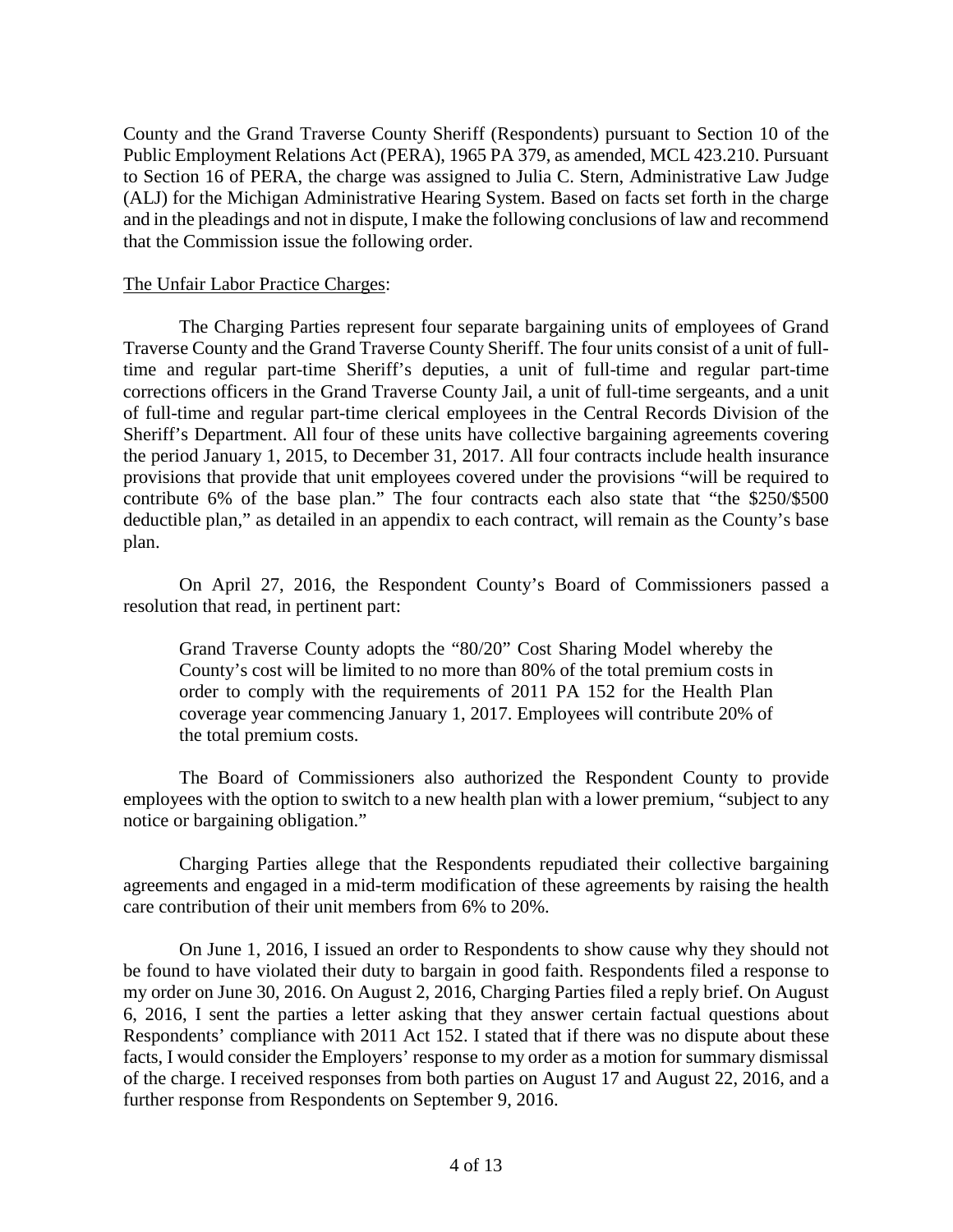After a telephone conference held on September 13, 2016, the parties agreed that there was no material dispute of fact and that the matter could be decided without an evidentiary hearing.

Facts:

### Act 152

The Publicly Funded Health Insurance Contribution Act, 2011 PA 152 (Act 152), MCL 15.561 *et seq.*, took effect on September 11, 2011. The purpose of Act 152 was to place limits on what a public employer could pay towards the health insurance of its employees. Section 3 and Section 4 of Act 152 provide public employers with alternate means of complying with the limitations of the statute, while Section 8 allows certain public employers to "opt out" of compliance on an annual basis by a two-thirds vote of its governing body. Section 3, commonly referred to as the "hard cap" option, and Section 4, commonly referred to as the "80/20" option, read as follows:

Sec. 3. Except as otherwise provided in this act, a public employer that offers or contributes to a medical benefit plan for its employees or elected public officials shall pay no more of the annual costs or illustrative rate and any payments for reimbursement of co-pays, deductibles, or payments into health savings accounts, flexible spending accounts, or similar accounts used for health care costs, than a total amount equal to \$5,500.00 times the number of employees with single person coverage, \$11,000.00 times the number of employees with individual and spouse coverage, plus \$15,000.00 times the number of employees with family coverage, for a medical benefit plan coverage year beginning on or after January 1, 2012. A public employer may allocate its payments for medical benefit plan costs among its employees and elected public officials as it sees fit. *By October 1 of each year after 2011, the state treasurer shall adjust the maximum payment permitted under this section for each coverage category for medical benefit plan coverage years beginning the succeeding calendar year, based on the change in the medical care component of the United States consumer price index for the most recent 12-month period for which data are available from the United States department of labor, bureau of labor statistics.* [Emphasis added]

Sec. 4. (1) By a majority vote of its governing body, a public employer, excluding this state, may elect to comply with this section for a medical benefit plan coverage year instead of the requirements in section 3. The designated state official may elect to comply with this section instead of section 3 as to medical benefit plans for state employees and state officers.

(2) For medical benefit plan coverage years beginning on or after January 1, 2012, a public employer shall pay not more than 80% of the total annual costs of all of the medical benefit plans it offers or contributes to for its employees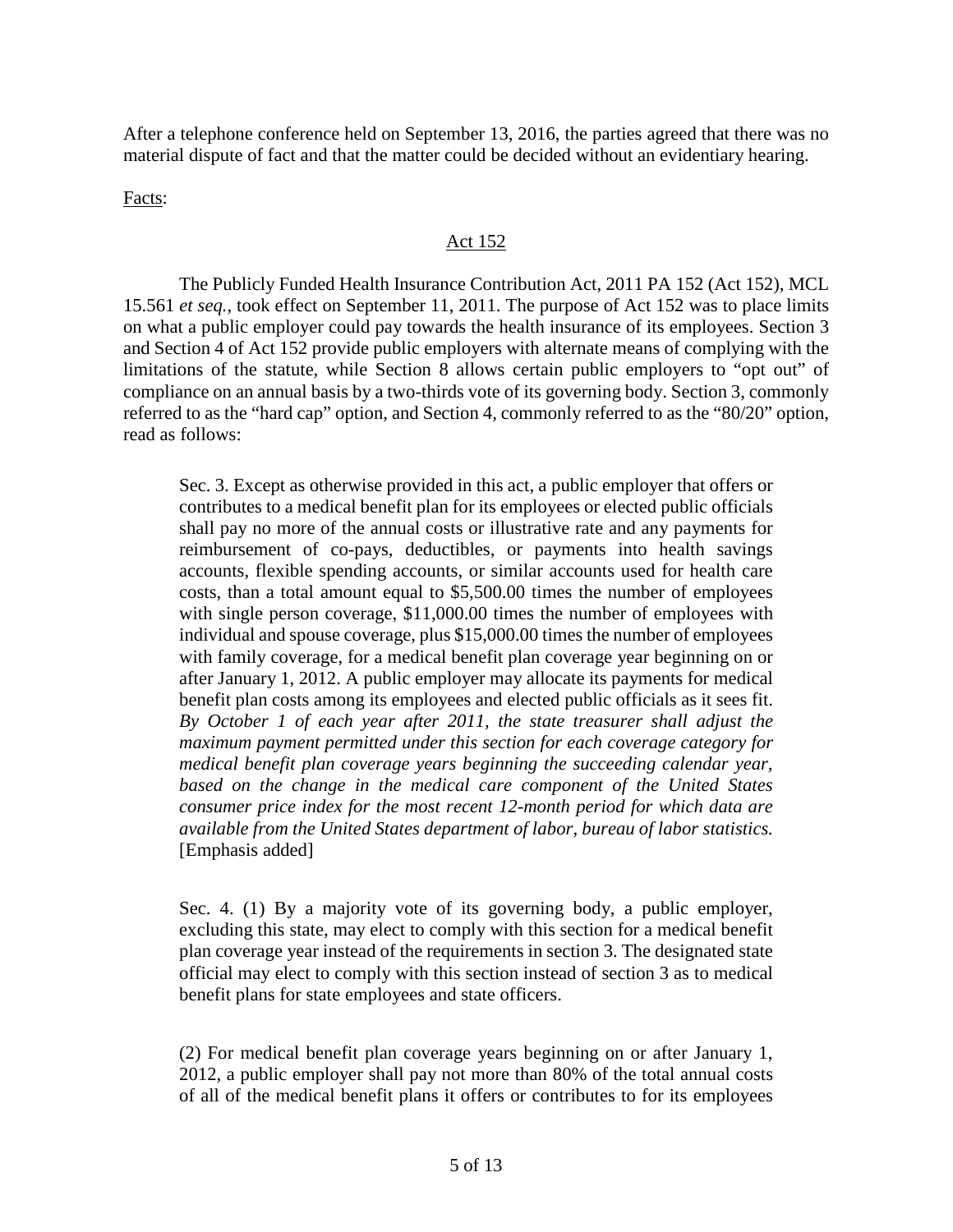and elected public officials. For purposes of this subsection, total annual costs includes the premium or illustrative rate of the medical benefit plan and all employer payments for reimbursement of co-pays, deductibles, and payments into health savings accounts, flexible spending accounts, or similar accounts used for health care but does not include beneficiary-paid copayments, coinsurance, deductibles, other out-of-pocket expenses, other service-related fees that are assessed to the coverage beneficiary, or beneficiary payments into health savings accounts, flexible spending accounts, or similar accounts used for health care. Each elected public official who participates in a medical benefit plan offered by a public employer shall be required to pay 20% or more of the total annual costs of that plan. The public employer may allocate the employees' share of total annual costs of the medical benefit plans among the employees of the public employer as it sees fit.

### The Collective Bargaining Agreements and Board Actions

Between January 1, 2015, and February 1, 2015, Respondents and the four Charging Parties entered into collective bargaining agreements for the Charging Parties' respective bargaining units that were effective January 1, 2015, and expire on December 31, 2017. All four of these agreements contain language providing that employees will contribute 6% of the cost of a specific health care plan described in an attachment to the agreements. None of the agreements include any explicit reference to Act 152 or Respondents' compliance with that statute.

The provisions in the 2015-2017 agreements between the parties requiring a 6% employee contribution to the costs of an identified plan were carried over without change from the prior agreements covering these units. The terms of the previous contracts covering the central records unit, the corrections officers' unit and the sergeants' unit was January 1, 2011 to December 31, 2014. The term of the contract covering the deputies' unit was January 1, 2012, to December 31, 2014. These contracts were the first collective bargaining agreements covering these units to require any employee contribution.

On January 28, 2015, the Board of Commissioners for Respondent County adopted a resolution adopting the hard cap method of complying with Act 152 for Respondents' medical benefit plan coverage year beginning on January 1, 2015. On December 22, 2015, the Board passed a resolution adopting the hard cap method for Respondents' medical benefit plan coverage year beginning on January 1, 2016. Respondents paid 94% of the costs of the identified health plan for Charging Parties' members for all of 2015. As set out in the Board's April 27, 2016, resolution, Respondents intend to continue to do so through December 31, 2016. The Respondent County's other employees were covered by the same health plan as Charging Parties' members throughout 2015 and 2016. Many or most of the County's employees who were not members of Charging Parties' units were required to pay 10% of the cost of their plan. During both its 2015 medical benefit plan coverage year and its 2016 medical benefit plan coverage year, Respondents were able to stay within the hard cap limits of Section 3 of Act 152.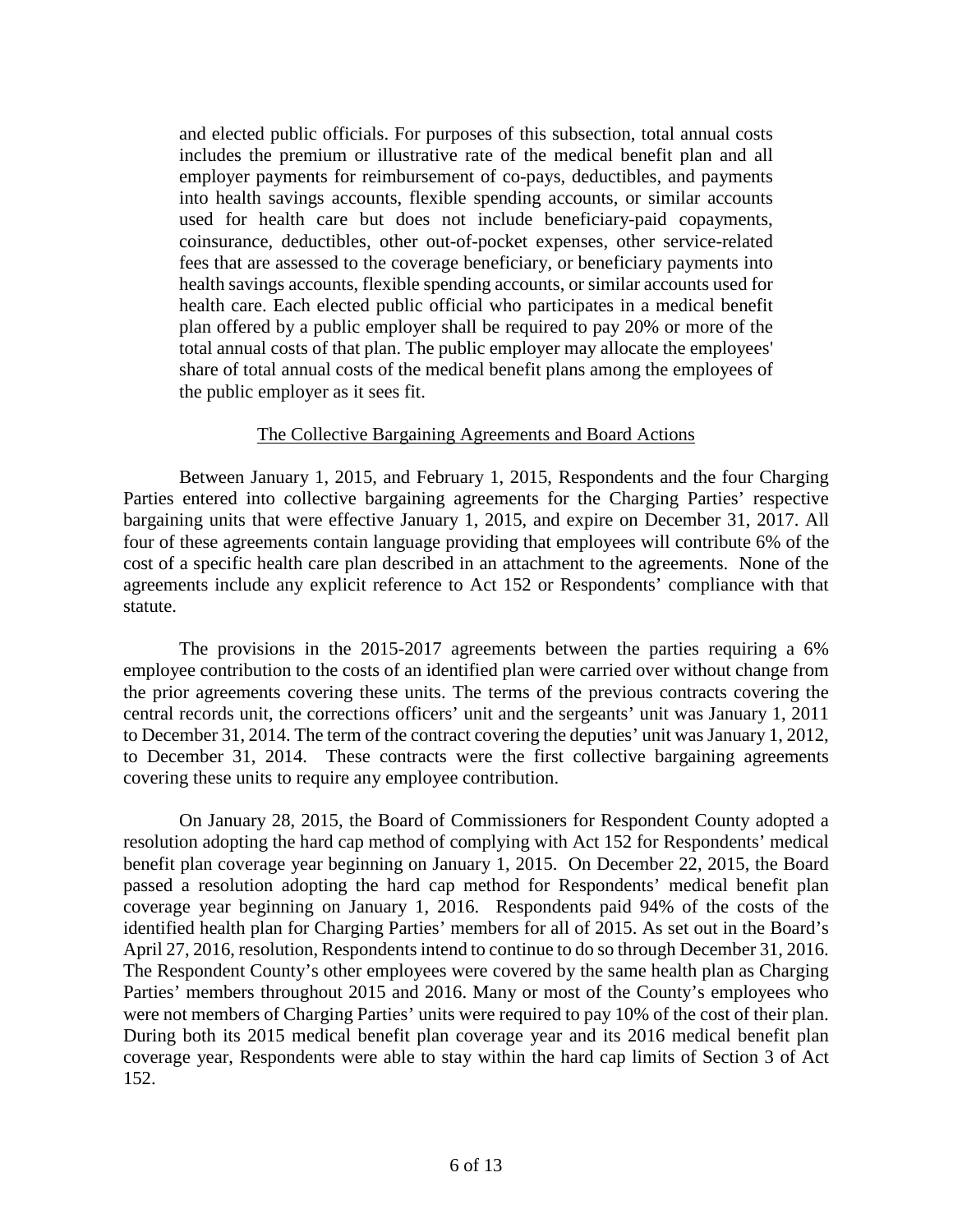On April 20, 2016, County Administrator Tom Menzel sent a memo to all County employees describing financial challenges the County was currently facing, including increasing health care and pension benefit costs. Menzel informed employees that the following week he would submit a resolution to the Board setting the health premium contribution rate for all employees at 20% of the costs of their plan effective January 1, 2017.

Menzel's memo stated that he would have preferred to phase this in over a three year period, but that the County's dire financial condition did not allow for this. Menzel also informed employees that effective January 1, 2017, the County would offer employees two insurance options. One would be the health insurance plan currently in place, which would continue to have in-network deductibles of \$250/\$500. The other plan, which included a health savings plan, would have in-network deductibles of \$1,300/\$2,600 but a lower monthly employee contribution.

Based on current information, Respondents expect the hard cap levels in Section 3 of Act 152 to increase 2.4% on average for 2017. According to Respondents, based upon these estimates, Respondents could comply with Act 152 for the 2017 medical benefit plan year by selecting the hard cap option under Section 3 of that statute. That is, if Respondents' estimates are correct, it could continue to pay 94% of the health care costs of Charging Parties' members until December 31, [2](#page-15-0)017, without exceeding the hard caps established for that period.  $2^{\circ}$ 

Between April 20 and April 27, 2016, Charging Parties' counsel and counsel for Respondents exchanged letters regarding the lawfulness of Respondents' proposed change. The arguments made by counsel are discussed below and need not be repeated here. At its meeting on April 27, 2016, the Board adopted the resolution set out in the section above.

#### Discussion and Conclusions of Law:

An alleged breach of contract is not an unfair labor practice unless a party has "repudiated" the collective bargaining agreement. *Jonesville Bd of Ed,* 1980 MERC Lab Op 891, 900-01, *Wayne Co,* 1988 MERC Lab Op 73, 76. Repudiation exists when: (1) the contract breach is substantial, and has a significant impact on the bargaining unit, and (2) no bona fide dispute over interpretation of the contract is involved. *Plymouth-Canton Cmty Sch,* 1984 MERC Lab Op 894, 897. The Commission has described "repudiation" as the rewriting of the contract or a complete disregard for the contract as written. See, e.g. *Central Michigan Univ,* 1997 MERC Lab Op 501, 507; *Twp of Redford Police Dept,* 1992 MERC Lab Op 49, 56 (no

<span id="page-15-0"></span> $\frac{1}{2}$ <sup>2</sup> Respondents admit that, theoretically, they could also continue to pay 94% of the health care costs of Charging Parties' members under the 80/20 option. However, this would require the Respondent County to increase the percentage contribution of other County employees above 20%. According to Respondents, since all of the other collective bargaining agreements to which the County is a party expire on December 31, 2016, such an action would not violate any existing agreement. However, because Charging Parties' members make up 25% of the County's workforce, the contributions of the remaining union and non-union employees would need to be increased to a prohibitive level. Moreover, at least in Respondents' view, while Respondents have the right under Act 152 to unilaterally increase employee contributions to 20%, any increase above that percentage would have to be negotiated with each of the County's eight other bargaining units, an objective unlikely to be achieved before the January 1, 2017, scheduled change. As a practical matter, therefore, continuing to pay 94% of the health care costs of Charging Parties' members would require the Board to use the hard cap method for 2017.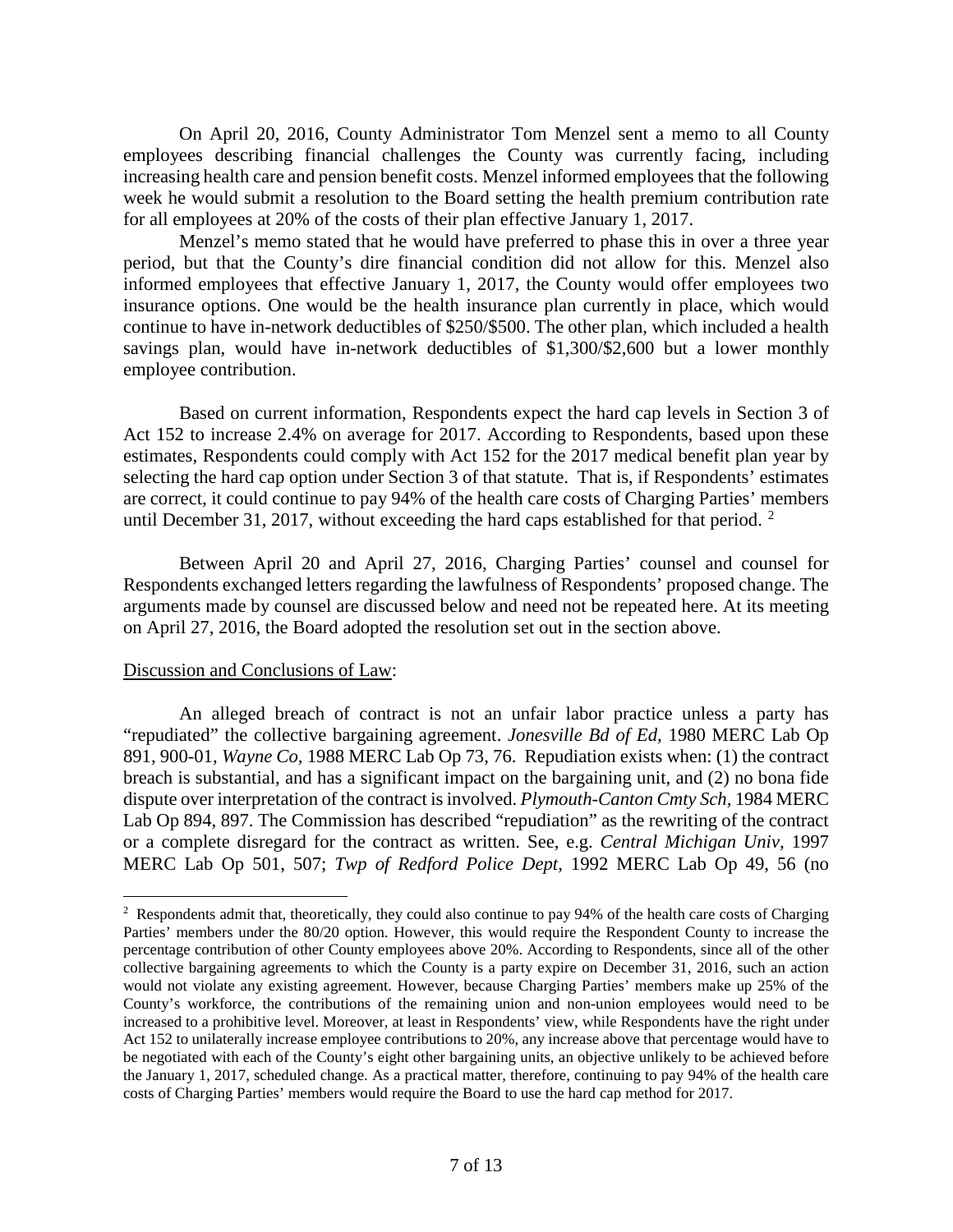exceptions). The Commission will not find repudiation on the basis of an insubstantial or isolated breach. *Crawford County Bd of Commrs,* 1998 MERC Lab Op 17, 21.

Respondents deny that they have repudiated their collective bargaining agreements with Charging Parties or unilaterally modified the terms of these agreements.

Respondents start with the proposition that under Act 152, their decision regarding their method of compliance is vested solely with their governing body, i.e., the County Board of Commissioners, and that the Board has the right, under that statute, to choose one of the available compliance methods on an annual basis. They argue that because compliance with Act 152 is vested "solely" with the governing body, a public employer does not give up its statutory right to annually choose a different method of compliance by entering into a three year collective bargaining agreement that either implicitly or explicitly requires it to choose one of the available methods. According to Respondents, even if a governing body enters into a three year agreement providing for a specific employee contribution, this agreement does not waive the rights of future governing bodies to change the compliance method and, by extension, the employee contribution.

Respondents also argue that even if the choice of a compliance method is a permissive subject of bargaining, as the Commission has held in *Decatur* and *Garden City,* discussed below, Respondents did not "affirmatively and knowingly" bargain over the choice of a compliance method merely by entering into new collective bargaining agreements that carried over contribution language from prior agreements negotiated before the passage of Act 152.

Respondents argue, in addition, that the language in the current labor contracts that provide for a 6% employee contribution cannot be construed as a waiver of Respondents statutory rights under Act 152 to change its compliance method annually because that language does not clearly and unmistakably waive Respondents' statutory rights.

Finally, Respondents argue that even if they had bargained over their Act 152 rights, any agreement by Respondents to select a particular method was subject to unilateral rescission because the method of complying with Act 152 is a not a mandatory subject of bargaining. Respondents note that Charging Parties have not identified any concessions that were made in exchange for the inclusion of the contribution language, and, therefore, Charging Parties have not shown that the agreement on contribution language was so intertwined with the parties' agreement on mandatory subjects as to indicate that repudiation of the contribution language constituted repudiation of the entire agreement.

I note that this case does not involve the situation where a public employer has entered into a collective bargaining agreement requiring it to pay a specific percentage of employees' health care costs and then, during the term of the contract, finds itself unable to continue paying this percentage while complying with Act 152 under either Section 3 or Section 4. That is, Respondents do not assert that continuing to pay 94% of the health care costs for Charging Parties' employees for the 2017 medical benefit plan coverage year would force them to choose to opt out under Section 8 of that statute.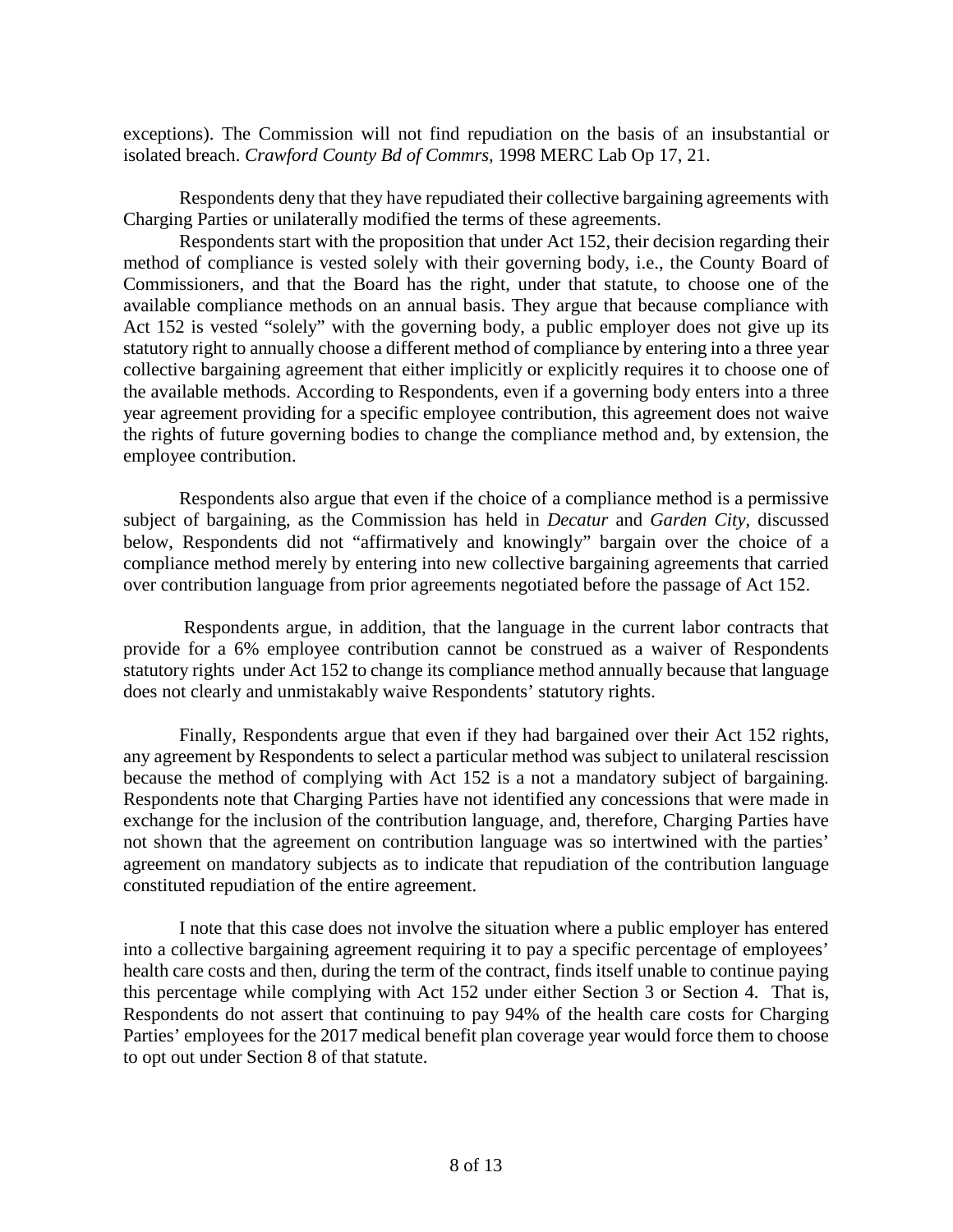On January 14, 2014, in *Decatur Public Schs,* 27 MPER 41 (2014), the Commission held that a public employer's choice of whether to select the hard cap or 80/20 option is not a mandatory subject of bargaining under PERA. It concluded, however, that although public employers have no duty to bargain over their choice of options, they can do so, i.e., that the choice of options was a permissive subject of bargaining under PERA. The Commission stated:

Public employers may bargain with the labor organizations representing their employees over the choice between the hard caps and the 80% employer share, but are not required to do so. Public employers continue to have the duty to bargain over health care benefits and the costs of such benefits to the extent that the costs of those benefits are within the parameters of the public employer's choice of options provided by PA 152. However, the public employer's choice of the options under PA 152 is a policy decision to be made by the public employer.

The Court of Appeals affirmed the Commission's *Decatur* decision in *Van Buren Ed Ass'n v Decatur Public Schs,* 309 Mich App 630 (2015). The Court of Appeals agreed with the Commission that Act 152 and PERA do not conflict, and that a public employer does not have a duty to bargain over its choice between the hard cap and 80/20 options. The question of whether the choice between Act 152 options was a permissive or a prohibited/illegal subject, i.e., whether an agreement between an employer and union which required the employer to select one option over another would be enforceable, was not before the Court in *Decatur* and the Court did not address it. Respondents argue that by emphasizing that the choice of contribution limits was left solely to the public employer, the Court implied that this was a prohibited subject. However, the Court, at p 645, also said that nothing in Act 152 foreclosed bargaining over health care benefits up to the statutorily imposed limits.

After the Commission issued its decision in *Decatur,* but before the Court of Appeals' decision in that case, the Commission issued another decision dealing with the intersection of PERA and Act 152. In *Garden City Public Schools,* 28 MPER 63 (2015), the Commission held that the respondent school district violated its duty to bargain by repudiating the health insurance clause in its existing collective bargaining agreement with the charging party union. The contract, which covered the period September 1, 2011, through August 31, 2014, explicitly stated both that all unit members would be covered by a specific health plan and that they would contribute 20% toward their health insurance premiums. In both December 2011 and December 2012, a majority of the employer's board voted to adopt the 80/20 option for the following medical benefit plan year, which allowed respondent to comply with the terms of the contract. In the fall of 2013, however, the employer sought to change plans to save money while providing what it believed was equivalent coverage. The proposal it made to the union gave unit employees a choice among three new plans from a different provider. Remaining in compliance with Act 152, however, required the employer to switch to the hard cap option. The union agreed to discuss alternatives to the current plan, but informed the employer that a unilateral change in benefits would violate the contract and PERA. In November, with the beginning of the new medical benefit plan year approaching, the employer notified employees that it was changing to the new plans. In December, the employer's board voted to implement the hard cap option for the upcoming medical benefit plan year.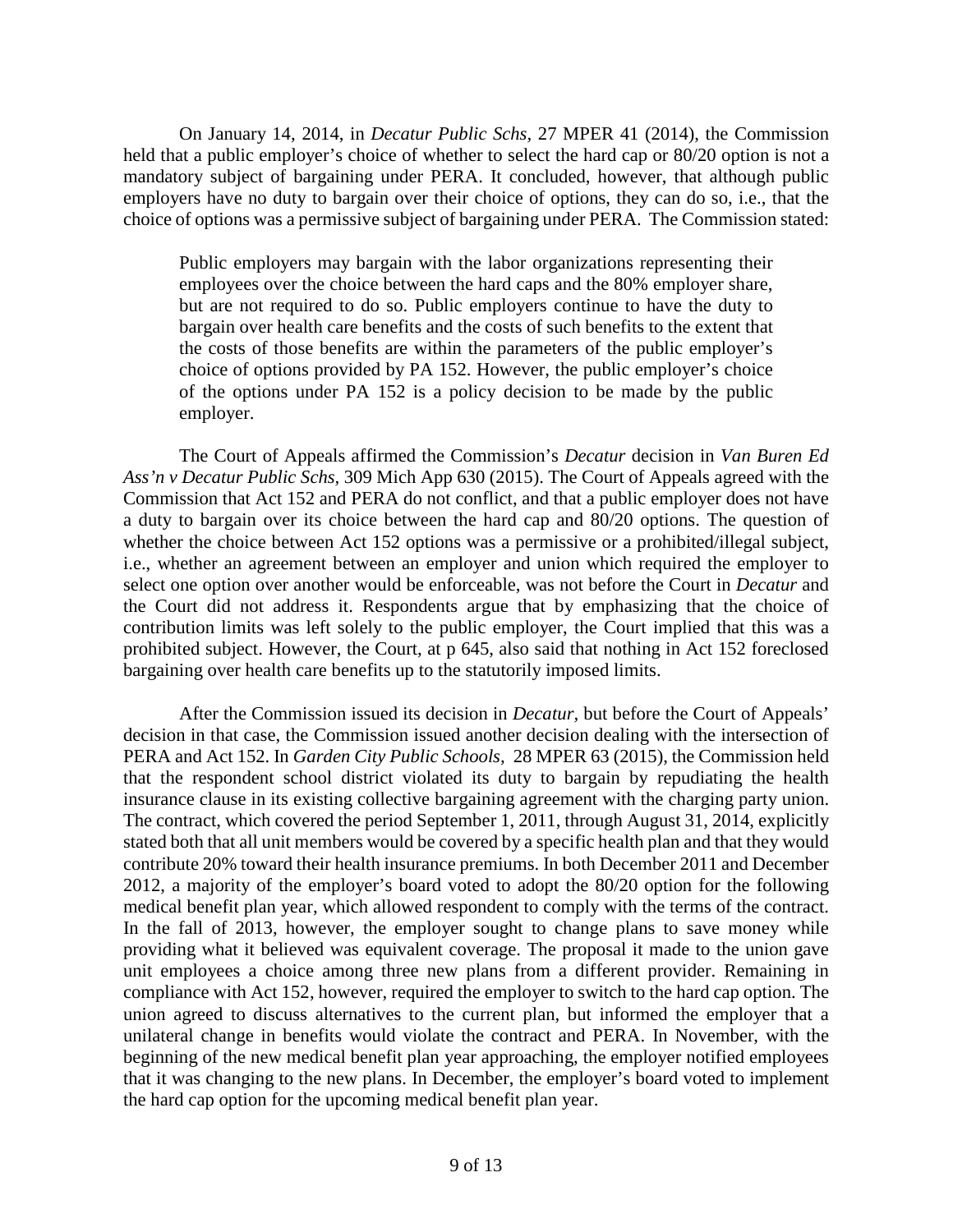The Commission held that the parties' collective bargaining agreement clearly and unambiguously required the employer to provide unit members with a specific health insurance plan and also set employee costs at 20% of the premium for the life of the contract. It concluded that the employer was obligated to obtain the union's consent before making changes in the employees' insurance plan and in their share of health care costs.

It also affirmed that "the choice of cost sharing options under 2011 PA 152 is a permissive subject of bargaining." Finally, citing *Kalamazoo Co & Kalamazoo Co Sheriff,* 22 MPER 94 (2009), the Commission noted that, although parties are not required to bargain over permissive subjects and may take unilateral action on them in the absence of an agreement, when a permissive subject is included in a collective bargaining agreement and thus intertwined with agreements over mandatory subjects, repudiation of the permissive subject is repudiation of the entire agreement. It concluded:

Here, the choice of cost sharing options was included in the collective bargaining agreement. The parties to the contract and the employees covered by the contract have a right to rely on the contract's terms. *Detroit Bd of Ed,* 2000 MERC Lab Op 375, 377. See also *Wayne Co Cmty Coll,* 20 MPER 59 (2007). The Respondent's unilateral change in the cost sharing option is a repudiation of the parties' agreement and a violation of Respondent's duty to bargain.

The Employer in *Garden City* argued that despite the language of the contract, its board could lawfully vote to change the cost sharing option from 80/20 to hard cap during the term of the contract. The Commission, however, rejected that argument, finding that any change made by an employer to its 152 cost sharing options during the term of the contract had to comply with both PERA and Act 152. It stated:

2011 PA 152 does require an annual vote by the employer's board in favor of approval of the 80% employer share. This annual board vote reflects a decision by the employer and, in this case, is within Respondent's control. Respondent met that requirement in each of the first two years of the collective bargaining agreement. However, prior to the 2014 calendar year, Respondent's board chose not to continue the 80% employer share option for 2014. By entering into a three year contract requiring the health care costs to be shared based on an 80/20 division, Respondent agreed that its board would annually approve implementation of the 80% employer share option throughout the period covered by the contract. We agree with the ALJ that by not voting to approve the 80% employer share option for 2014, Respondent's board chose to repudiate its obligations under the parties' collective bargaining agreement and breached its duty to bargain in good faith.

As noted in the paragraph above, in *Garden City* the Commission rejected the argument made by Respondents here that a public employer cannot and does not give up its statutory rights under Act 152 to make an annual choice between the hard cap and 80/20 methods when it enters into a three year contract requiring the employer to pay a certain percentage of the costs of an identified employee health plan. Clearly, Respondents' Board does have the right under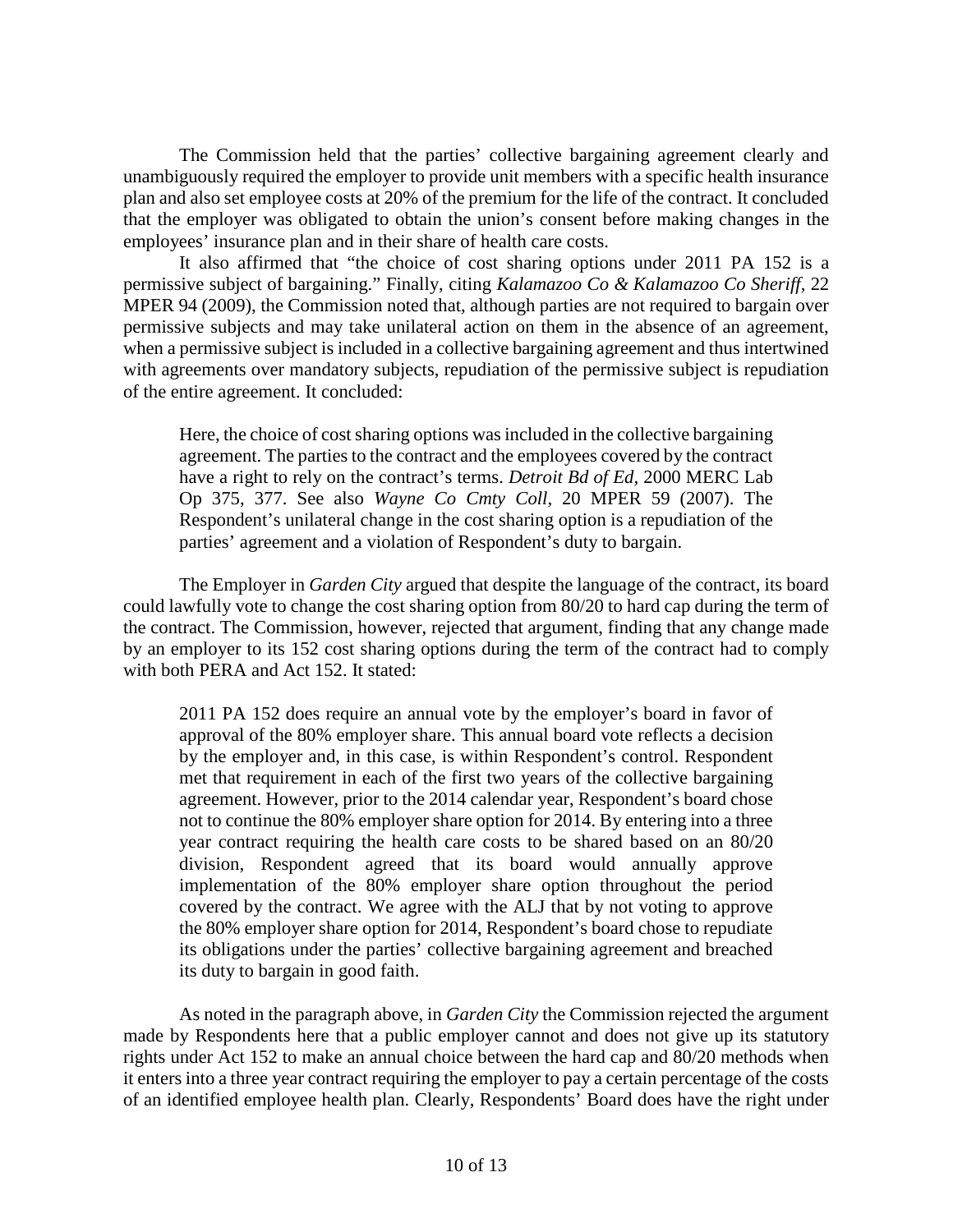Act 152 to choose Respondents' method of complying with that Act. I conclude, however, that by ratifying the collective bargaining agreements in this case, the Board agreed that Respondents would choose a compliance option throughout the period covered by these contracts that was consistent with its contractual obligations to pay 94% of the cost of an identified health plan for members of Charging Parties' units.<sup>[3](#page-19-0)</sup>

I do not agree with Respondents that *Garden City* is distinguishable on the basis that the contract language at issue in the instant case was initially negotiated before Act 152 went into effect. In Section 5 of Act 152, the Legislature recognized that many public employers would have collective bargaining agreements in place on the effective date of the statute that did not allow the public employer to comply with that Act under either Section 3 or Section 4. The Legislature made provision for this by excluding employees covered by these contracts until the contract expired and allowing their employer to exclude them from its calculation of its maximum payment under Section 4. However, Section 5 is very clear that these exemptions expired with the expiration of the collective bargaining agreements in place on the effective date of the statute. At the time Respondents entered into the 2015-2017 collective bargaining agreements, the Commission had already held, in *Decatur,* that public employers had no duty to bargain over the selection of a method for complying with Act 152. Clearly, Respondents had no obligation to agree to include language negotiated before the passage of Act 152 in their new agreements. Respondents nevertheless voluntarily entered into new collective bargaining agreements with three year terms in which they again agreed to pay a 94% share of employees' health care costs.

Respondents' reliance on cases involving waiver of the statutory right to bargain under PERA is misplaced. It is well established that to be effective, a contractual waiver of bargaining rights must be clear and unmistakable. See, e.g., *ATU Local 1564, AFL-CIO v Southeastern Michigan Transp Authority,* 437 Mich 441, 460-461 (1991). When a matter is covered by the collective bargaining agreement, the question of waiver is irrelevant because the parties have exercised their bargaining rights. *Port Huron Ed. Ass'n, MEA/NEA v. Port Huron Area Sch. Dist.*, 452 Mich 309, 319 (1996). A party to the collective bargaining agreement has a right to rely on the agreement as the statement of its obligations on any topic covered by the agreement, and the details and enforceability of the agreement are normally left to arbitration. *Macomb Co v AFSCME Council 25*, 494 Mich 65, 80 (2013). None of these cases, however, address the argument that Respondents have made here, which is that public employers have an unfettered right under Act 152 to annually change their method of complying with Act 152 which is not "waived" by language in a collective bargaining agreement requiring the employer to pay a specific percentage of employee health care costs. That argument was addressed, and rejected, in *Garden City*.

Respondents also argue that the contract language in *Garden City* is distinguishable because, as the Commission stated, the choice of cost sharing option was explicitly stated in the collective bargaining agreement in that case. I find this to be a distinction without a difference.

<span id="page-19-0"></span><sup>&</sup>lt;sup>3</sup> As noted above, Respondents do not assert that the only way they could comply with the terms of the collective bargaining agreements and comply with Act 152 would be to opt out for the 2017 calendar year. I do not, therefore, address the question of whether agreeing to pay a specific percentage of the costs of an identified health care plan constitutes an agreement to opt out of Act 152 if no other compliance option is available.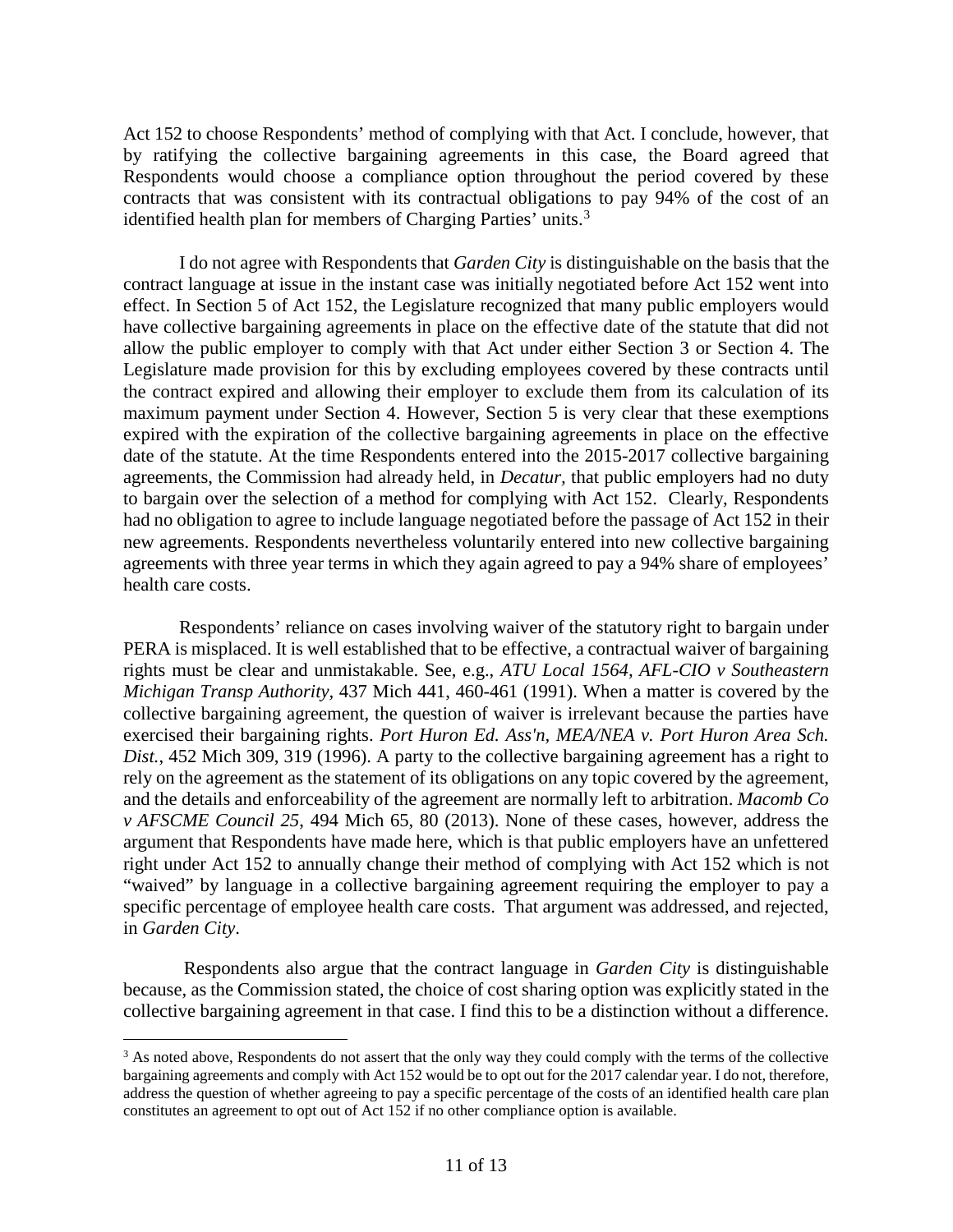I find the contract language at issue in this case, like the language in *Garden City,* to be unambiguous.

I conclude, as stated above, that by agreeing in their collective bargaining agreements to pay 94% of the costs of an identified health care plan, Respondents plainly and unambiguously agreed to adopt a compliance option during the terms of these agreements that would allow it to comply with its obligations under the agreements.

Respondents also argue that because the method of complying with Act 312 is not a mandatory subject of bargaining, its repudiation of the health care contribution clauses in Charging Parties' contracts did not violate its duty to bargain. However, the Commission held in *Garden City* that "when a permissive subject is included in a collective bargaining agreement and *thus* intertwined with agreements over mandatory subjects, repudiation of the permissive subject is repudiation of the entire agreement." [Emphasis added.] Here, the health care contribution clauses were part of collective bargaining agreements that included agreements over wages, hours, and terms and conditions of employment. I conclude that these clauses are unambiguous and there is no bona fide dispute over their interpretation. I also find that repudiation of these clauses will have a significant impact on the bargaining unit. As the elements of unlawful repudiation of contract have been met in this case, I conclude that Respondents violated their duty to bargain in good faith when the Respondent County's Board passed a resolution on April 27, 2016, raising the contribution of Charging Parties' members to the health care costs from 6% to 20% effective January 1, 2017. I recommend, therefore, that the Commission issue the following order.

#### **RECOMMENDED ORDER**